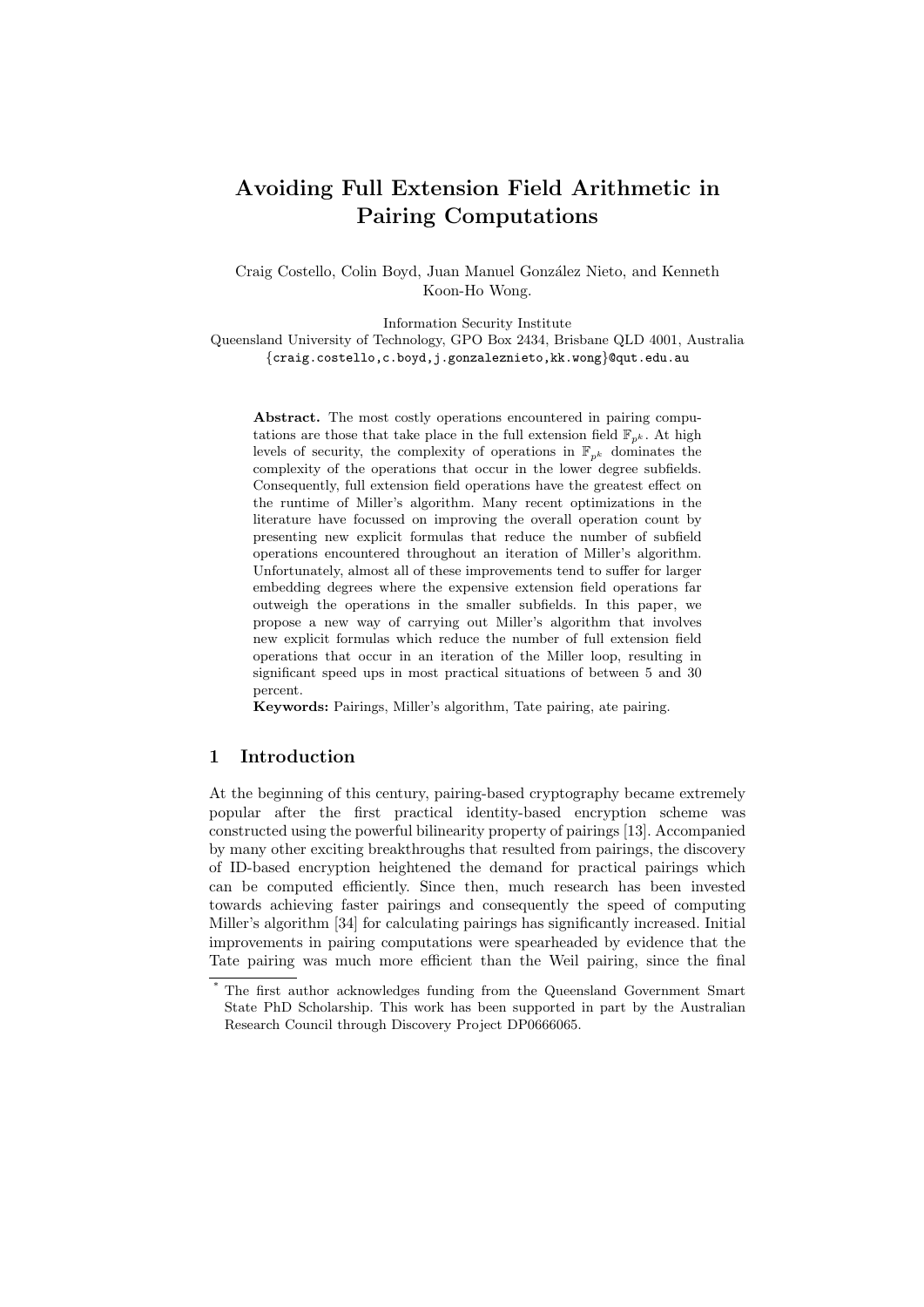exponentiation in the Tate pairing facilitates several clever simplifications in the Miller iterations [4, 6, 7, 35]. The continual evolution of security requirements and standards has lead to a large emphasis being placed on obtaining secure curve constructions for a range of embedding degrees. As a result, the construction of pairing-friendly curves has become an active field of research in itself [5, 14, 36, 20, 8, 24, 10, 21, 30], so that cryptographers can now choose from an array of flexible curve options that offer high levels of efficiency in pairing computations [22]. More recently, Hess, Smart and Vercauteren [27] generalized prior work by Duursma and Lee  $[19]$  and Barreto *et al.* [3] to develop the ate pairing which benefits from a truncated loop length and is usually much faster than the Tate pairing. The ate pairing has since enjoyed its own improvements [33, 32], to the point where ate pairing variants can now be computed with optimal loop lengths [37, 26].

In very recent times, researchers have achieved further speedups by deriving fast explicit formulas for specific stages of a Miller iteration [15, 18, 28, 1, 16, 17], so that each iteration requires less subfield operations, resulting in a faster pairing. Unfortunately, such improvements are less effective when applied to the Tate pairing because the operations that are saved occur in the base field  $\mathbb{F}_p$ , and as the embedding degree  $k$  gets large, the complexity of the operations occurring in the full extension field  $\mathbb{F}_{n^k}$  dominates the complexity of those operations occurring in  $\mathbb{F}_p$ , so that the relative speedup resulting from savings in the base field becomes much less. In the ate pairing with a twist of degree  $d$ , faster explicit formulas save operations in the subfield  $\mathbb{F}_{p^{k/d}}$ , the complexity of which grows at the same rate as the complexity of operations in  $\mathbb{F}_{p^k}$ , so that an increased embedding degree will not drastically effect the relative speedup. Nevertheless, optimized implementations of the ate pairing make use of the highest available twist for a given k, so that the complexity of operations in  $\mathbb{F}_{n^{k}/d}$  is much less than those in  $\mathbb{F}_{p^k}$ . For example, the ate pairing computed on a BN curve [8] where  $k = 12$  uses a sextic twist  $(d = 6)$ , so that any computations saved through faster explicit formulas are those in the much smaller field  $\mathbb{F}_{p^2}$ . An optimized construction of the extension field [31, 9] results in the complexity of operations in  $\mathbb{F}_{p^{12}}$  being no less than 15 times greater than the analogous operations in  $\mathbb{F}_{p^2}$ , so that any speedups that result from faster explicit formulas are still greatly overshadowed by the expensive operations in  $\mathbb{F}_{p^{12}}$ . At any level, full extension field operations greatly outweigh subfield operations for both Tate-and ate-like pairings.

Eisenträger, Lauter and Montgomery [29] managed to avoid full extension field arithmetic in pairing computations by combining two linear Miller functions into a single function of degree 2, which they call a parabola, and achieving a speedup by replacing two multiplications by the two linear functions with a single multiplication by the parabola. However, the algorithm in [29] has limited application in state-of-the-art pairing implementations because it only applies to stages of the algorithm that require point addition, and optimized implementations will choose loop parameters with low Hamming weight that minimize the occurrence of these additions. Blake, Murty and Xu [12] extended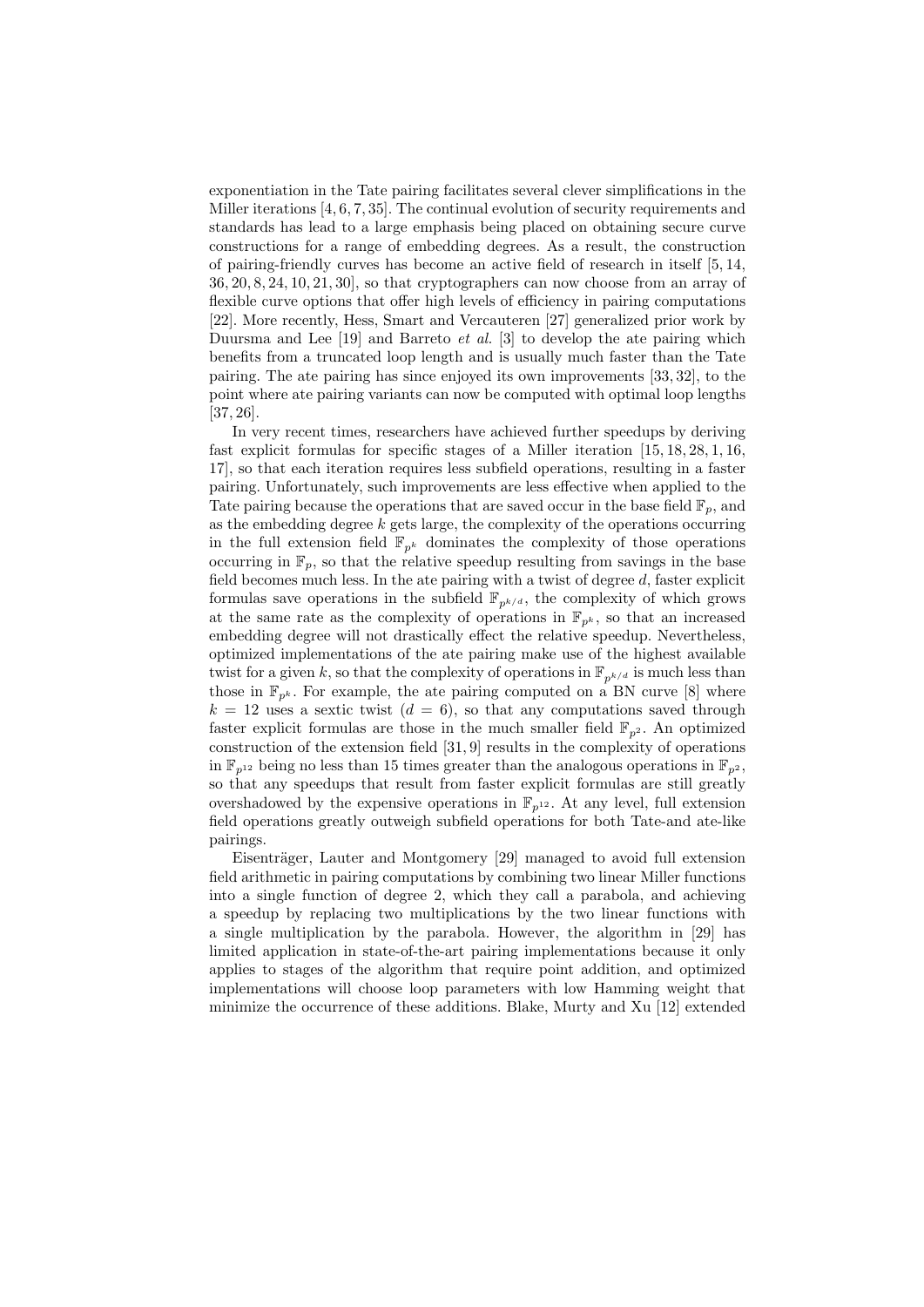the observations in [29] to form combinations of Miller lines that apply to every iteration of the Miller loop, proposing a version of Miller's algorithm that is somewhat analogous to the  $2^n$ -ary windowing methods for general exponentiation (cf. [2,  $\S9$ ]), using a window of size  $n = 2$ . Again, the techniques proposed in [12] are not optimized for modern implementations of Miller's algorithm because the main benefit of the combined linear functions in their case was to avoid field divisions, a problem that became obsolete after the introduction of denominator elimination in [4]. In this paper, we extend the notion of combining Miller lines into higher degree polynomials and present a more general approach, which we call Miller  $2<sup>n</sup>$ -tuple-and-add. Specifically, we show how to combine explicit formulas from  $n$  consecutive Miller doubleand-add iterations into more complicated explicit formulas for one Miller  $2<sup>n</sup>$ tuple-and-add iteration. The price we pay for spending more subfield operations to evaluate these more complicated formulas is greatly rewarded by the large savings that result from avoiding costly arithmetic in the full extension field. For both Tate and ate-like pairings, we show that the Miller  $2^n$ -tuple-and-add algorithm achieves significant speedups over the standard Miller double-andadd routine for the majority of pairing-friendly embedding degrees. Our method offers (among others) the following important advantages over the prior work in [12]:

- Our method works for general  $n \geq 1$ . All prior work (except for  $n = 2$  in [12]) has used  $n = 1$ .
- Our method handles any addition steps encountered in Miller's  $2^n$ -tupleand-add algorithm in exactly the same way, regardless of the  $2^n$ -ary representation of the loop parameter. The method in [12] for  $n = 2$  uses formulas that differ depending on the quarternary representation of the loop parameter. An important consequence of this is that higher values of  $n$  do not result in more complex additions, as they do for  $n = 2$  in [12].
- The techniques and analyses in [12] focus on reducing the number of field divisions (inversions) that occur in the affine representation of the Miller lines. Field inversions are extremely costly in pairing implementations and have been phased out thanks to denominator elimination and the application of non-affine (projective) coordinate systems to pairing computations that eliminate field inversions altogether. The explicit formulas herein are derived using projective coordinates, and these formulas are reduced to give much faster operation counts.

The rest of this paper is organized as follows. Section 2 provides a brief background on pairings and Miller's algorithm. In Section 3 we describe the general Miller  $2<sup>n</sup>$ -tuple-and-add algorithm, before discussing a general strategy to obtain explicit formulas for  $2^n$ -tuple-and-add in Section 4. In Section 5, we derive explicit formulas for the cases of Miller quadruple-and-add  $(n = 2)$ and Miller octuple-and-add  $(n = 3)$ , and obtain operation counts for a typical iteration in each scenario. In Section 6, we compare the operation counts for the quadruple-and-add and octuple-and-add algorithm with the standard doubleand-add algorithm. We draw conclusions in the same section.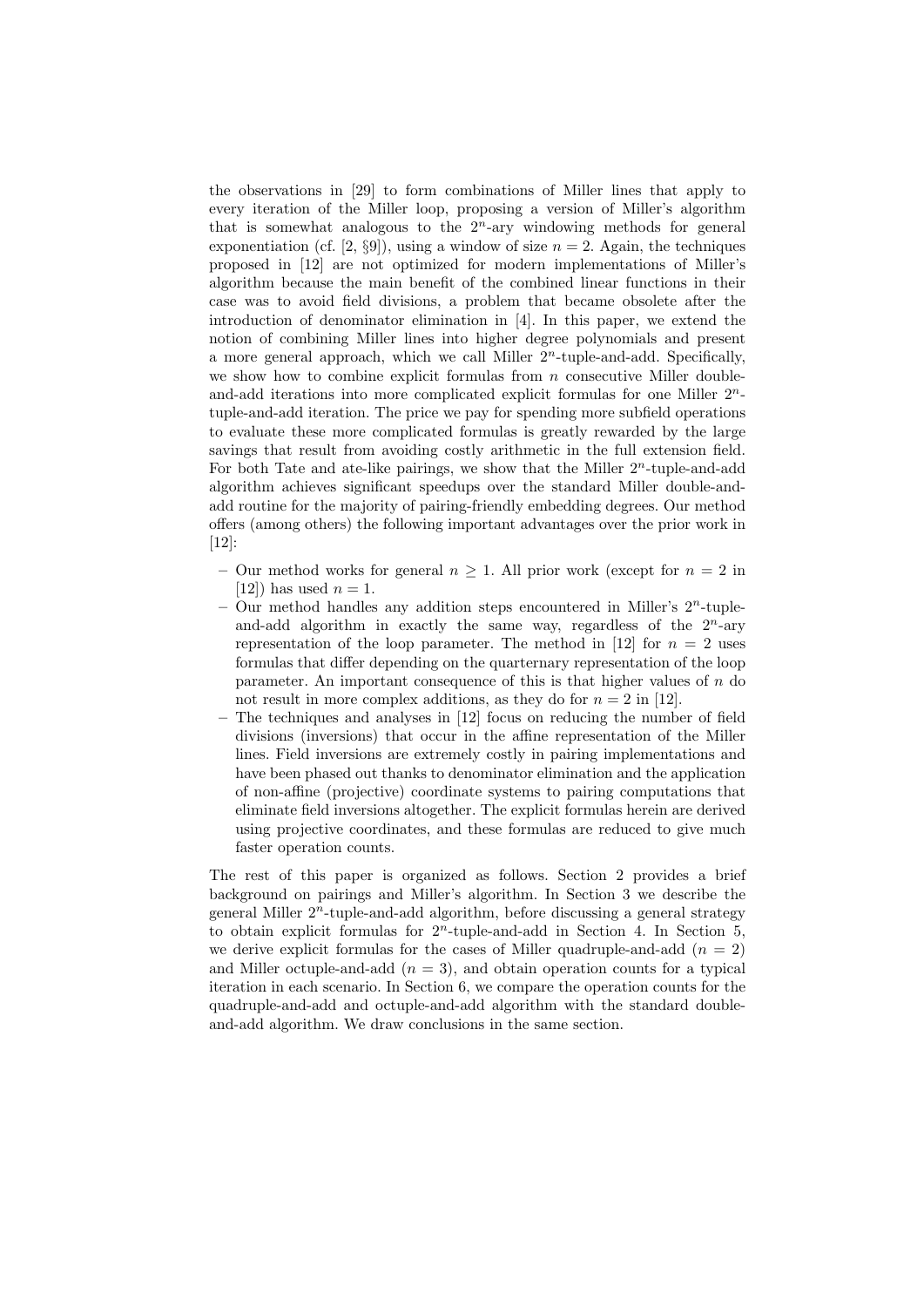# 2 Background

Let E be an elliptic curve over  $\mathbb{F}_p$ . Assume E is given by the short Weierstrass equation  $y^2 = x^3 + ax + b$  and let O be the neutral element on E. For the points  $R, S \in E$ , let  $l_{R,S}$  and  $v_{R,S}$  respectively be the sloped and vertical lines in the standard chord-and-tangent addition of  $R$  and  $S$ , the divisors of which are  $div(l_{R,S}) = (R)+(S)+(-(R+S))-3(O)$  and  $div(v_{R,S}) = (-(R+S))+(R+S) 2(\mathcal{O})$ . When  $R = S$ , we have  $l_{R,R}$  and  $v_{R,R}$  as the sloped and vertical lines in the point doubling of R. Herein we let  $g_{R,S}$  represent the quotient  $g_{R,S} = l_{R,S}/v_{R,S}$ , with associated divisor  $\text{div}(g_{R,S}) = (R) + (S) - (R+S) - (\mathcal{O})$ . For  $v \in \mathbb{Z}$ , let  $f_{v,R}$  be a function with divisor

$$
f_{v,R} = v(R) - ([v]R) - (v-1)(O).
$$

Let  $k$  be the embedding degree of  $E$  with respect to some large prime  $r$  and let  $E[r]$  denote the group of r-torsion points on E. We use  $\pi_p$  to denote the p-power Frobenius endormorphism on E and we define two groups  $\mathbb{G}_1$  and  $\mathbb{G}_2$  using the two eigenspaces of  $\pi_p$  as  $\mathbb{G}_1 = E[r] \cap \text{ker}(\pi_p - [1])$  and  $\mathbb{G}_2 = E[r] \cap \text{ker}(\pi_p - [p])$ .

For two points  $P \in \mathbb{G}_1$  and  $Q \in \mathbb{G}_2$ , the Tate pairing  $e_r : \mathbb{G}_1 \times \mathbb{G}_2 \to \mathbb{G}_3$ is computed as  $e_r(P,Q) = f_{r,P}(Q)^{(p^k-1)/r}$ . Let  $T = t - 1$ , where t is the trace of the Frobenius on E. The ate pairing  $a_T : \mathbb{G}_2 \times \mathbb{G}_1 \to \mathbb{G}_3$  is computed as  $a_T(Q, P) = f_{T,Q}(P)^{(p^k-1)/r}$ . In the coming sections, we treat both pairings simultaneously by letting the required pairing be computed as  $f_{m,R}(S)^{(p^k-1)/r}$ , where it is understood that in the Tate pairing we have  $m = r, R \in \mathbb{G}_1$  and  $S \in \mathbb{G}_2$ , whilst in the ate pairing we have  $m = T, R \in \mathbb{G}_2$  and  $S \in \mathbb{G}_1$ .

When counting field operations, we use  $M$  and  $S$  to denote the respective costs of a multiplication and a squaring in the field  $\mathbb{F}_{n^k}$ , and we use **m** and **s** to represent the costs of a multiplication and a squaring in the subfield  $\mathbb{F}_{p^e}$ , where  $e = 1$  for Tate-like pairings and  $e = k/d$  for ate-like pairings with twists of degree d. In some instances it is necessary to count operations in more than two fields, in which case we avoid ambiguities by letting  $\mathbf{m}_i$  and  $\mathbf{s}_i$  denote the costs of a multiplication and a squaring in the field  $\mathbb{F}_{p^i}$ . Lastly, we report the cost of a multiplication by a curve constant (or a small power of a curve constant) as **d**.

Since the introduction of the original ate pairing [27], several variants with even shorter loop lengths have emerged [33], including the R-ate pairing [32] which often achieves the optimal loop length [37, 26]. All of these variants also take  $R \in \mathbb{G}_2$  and  $S \in \mathbb{G}_1$  and compute  $f_{m,R}(S)$ , the only difference being the construction (and size) of the loop parameter  $m$ . We refer to all such pairings collectively as ate-like pairings  $(a : \mathbb{G}_2 \times \mathbb{G}_1 \to \mathbb{G}_3)$ , and hereafter we make no specifications regarding the loop length, since it plays no role in the results of this paper. Identically, we put the twisted ate pairing [27] under the umbrella of Tate-like pairings  $(e : \mathbb{G}_1 \times \mathbb{G}_2 \to \mathbb{G}_3)$ , since the twisted ate pairing takes its respective inputs from the same groups as the Tate pairing.

Using  $f_{i+j,R} = f_{i,R} \cdot f_{j,R} \cdot g_{[i]R,[j]R}$ , the usual version of Miller's algorithm computes the required function in  $\lfloor \log_2(m) \rfloor$  iterations by initializing  $f_{1,R}(S)$  =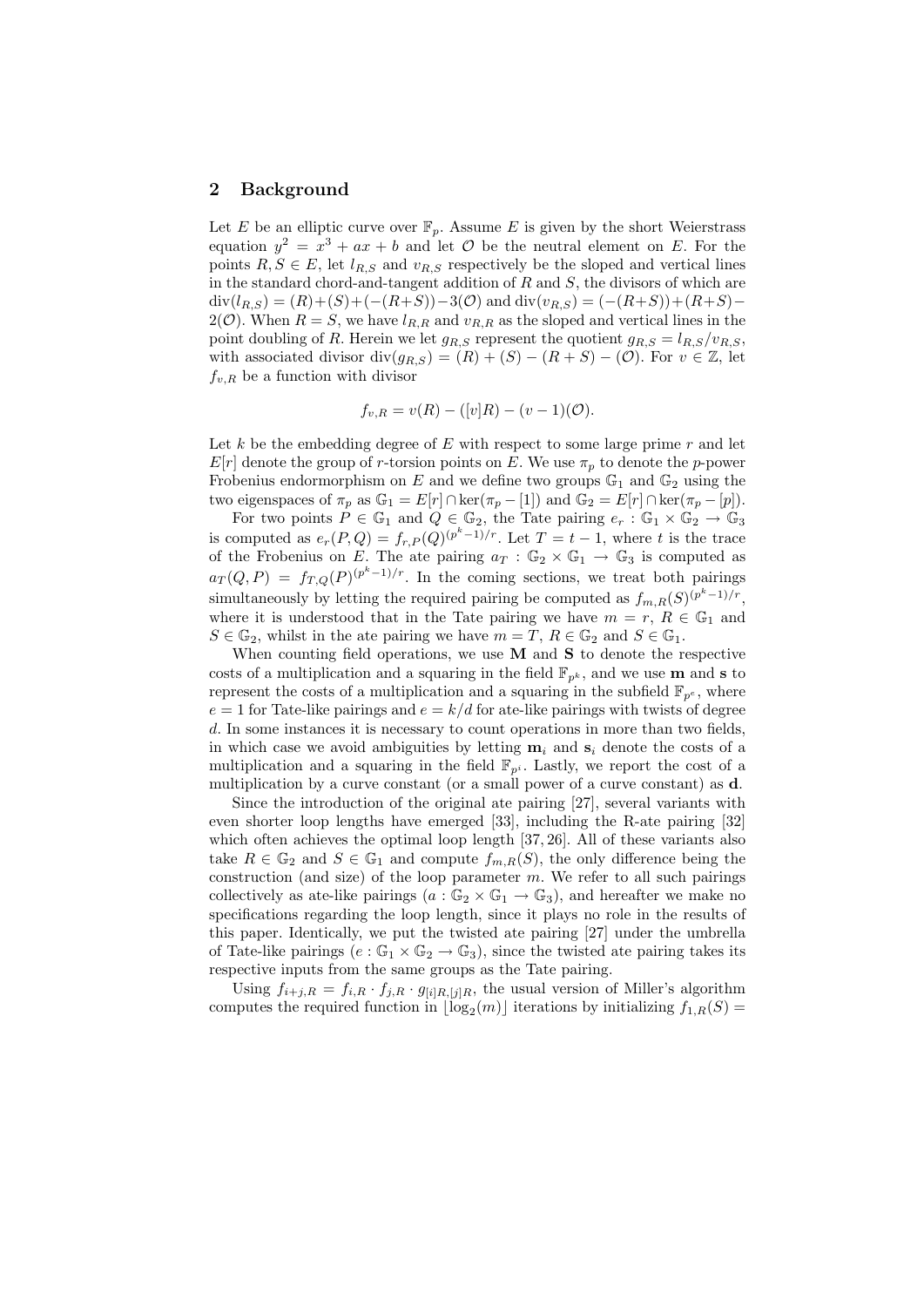Algorithm 1 Miller double-and-add Algorithm

Input:  $R, S, m = (m_{l-1}...m_1, m_0)_2.$ Output:  $f_{m,R}(S)$ . 1:  $T \leftarrow R, f \leftarrow 1$ . 2: for  $i = l - 2$  to 0 do 3: Compute  $g = g_{T,T}(S)$ 4:  $T \leftarrow [2]T$ . 5:  $f \leftarrow f^2 \cdot g$ . 6: if  $m_i \neq 0$  then 7: Compute  $g = g_{T,R}(S)$ 8:  $T \leftarrow T + R$ . 9:  $f \leftarrow f \cdot g$ . 10: end if 11: end for 12:  $return f.$ 

1 and progressively building the functions  $f_{v,R}(S)$  (for  $v < m$ ) to approach  $f_{m,R}(S)$  in a double-and-add-like fashion, as summarized in Algorithm 1.

At the beginning of an iteration of Algorithm 1, let the intermediate multiple of the point R be  $T = [v]R$ , so that the current Miller function f relating to the point T has divisor

$$
div(f_{v,R}) = v(R) - ([v]R) - (v-1)(\mathcal{O}).
$$

Miller's double-and-add algorithm forms the function  $f_{2v,R}$  relating to the point  $[2]T = [2v]R$  as  $f_{2v,R} = f_{v,R}^2 \cdot g_{[2]T}$ , where  $\text{div}(g_{[2]T}) = 2(T) - ([2]T) - (\mathcal{O})$ , so that  $f_{2v,R}$  has divisor

$$
\begin{array}{rcl}\n\text{div}(f_{2v,R}) & = & \text{div}(f_{v,R}^2 \cdot g_{[2]T}) = & 2 \cdot \text{div}(f_{v,R}) + \text{div}(g_{[2]T}) \\
& = & 2 \cdot \left( v(R) - ([v]R) - (v-1)(\mathcal{O}) \right) + (2(T) - ([2]T) - (\mathcal{O})) \\
& = & 2v(R) - ([2v]R) - (2v-1)(\mathcal{O}).\n\end{array}
$$

We obtain the Miller function  $f_{2v,R}$  by squaring the Miller function  $f_{v,R}$  and multiplying this result by the "line" function(s) involved in the point doubling of T. In a standard implementation of Miller's algorithm, the functions  $f_{v,R}$  and  $g_{T,T}$  are contained in the full extension field, so that the function update (step 5 of Algorithm 1) comes at a cost of  $1M + 1S$ . Assuming (for now) that no intermediate addition operations are required (i.e.  $m_i = 0$  for n consecutive is in Algorithm 1),  $n$  consecutive iterations of Miller's double-and-add algorithm above transform the function  $f_{v,R}$  into the function  $f_{2^n v,R}$ . The cost of the n function updates that occur in n such iterations is then  $n\mathbf{M} + n\mathbf{S}$ .

# 3  $2^n$ -ary pairings: Miller  $2^n$ -tuple-and-add

In this section we generalize the above (double-and-add) method by combining n consecutive doubling steps into one  $2<sup>n</sup>$ -tupling step and we show that this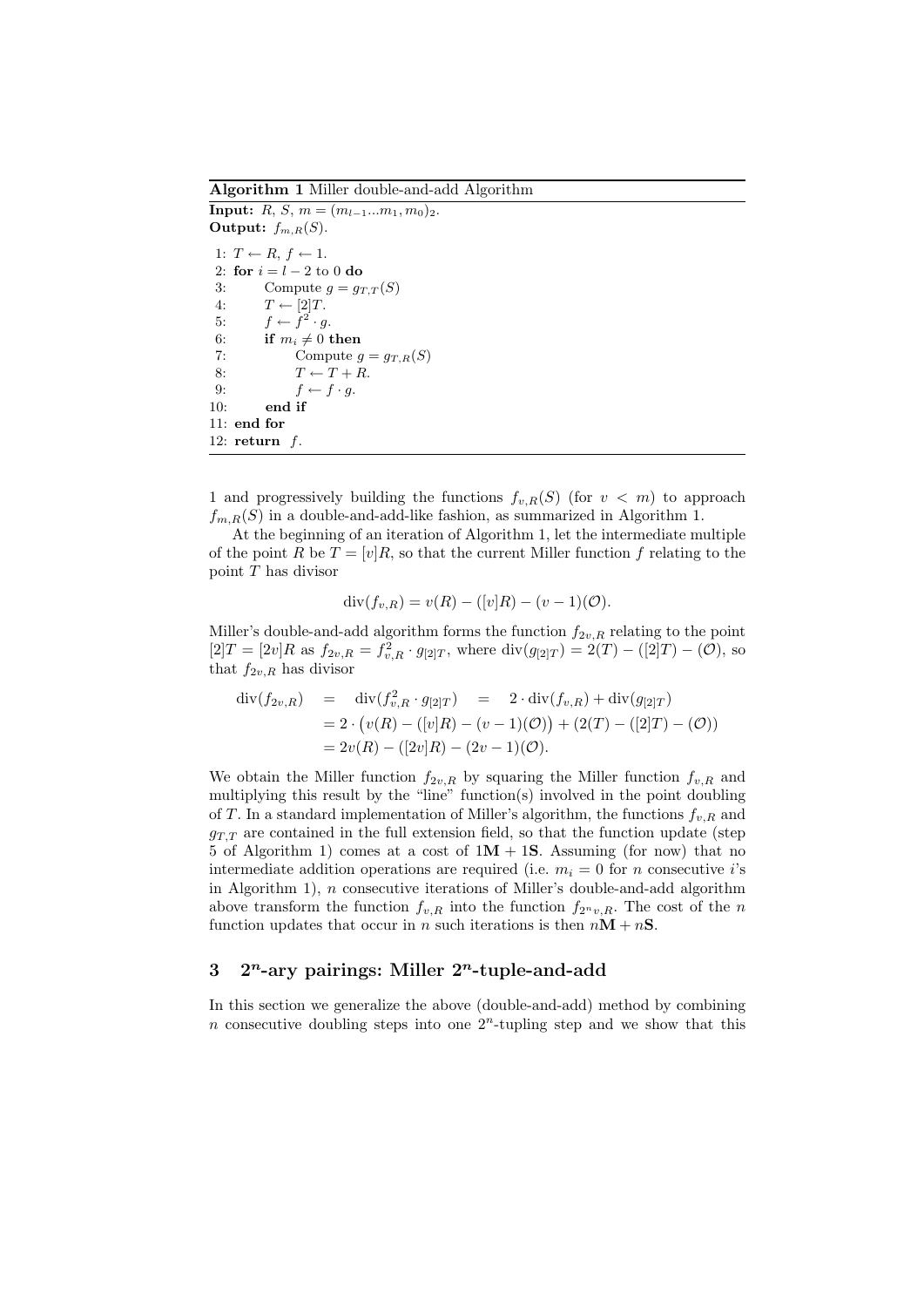reduces the number of expensive function updates that occur in  $\mathbb{F}_{p^k}$ . For any  $n$ , we naturally refer to this process as the Miller  $2<sup>n</sup>$ -tuple-and-add algorithm. Consider *n* consecutive squarings on the function  $f_{v,R}$ , which equates to raising  $f_{v,R}$  to the power  $2^n$ . The divisor of the resulting function is given as

$$
\operatorname{div}\bigl((f_{v,R})^{2^n}\bigr) = 2^n \cdot \operatorname{div}(f_{v,R}) = 2^n v(R) - 2^n([v]R) - 2^n(v-1)(\mathcal{O}). \tag{1}
$$

To obtain the desired Miller function  $f_{2^n v, R}$  from  $f_{v, R}$ , we must now find a function  $f^*$  such that  $\text{div}((f_{v,R})^{2^n}) + \text{div}(f^*) = \text{div}(f_{2^n v,R}) = 2^n v(R)$  $([2<sup>n</sup>v]R) - (2<sup>n</sup>v - 1)(O)$ . We construct  $f^*$  as

$$
f^* = \prod_{i=1}^n (g_{[2^{i-1}]T,[2^{i-1}]T})^{2^{n-i}},\tag{2}
$$

the divisor of which is

$$
\begin{array}{rcl}\n\operatorname{div}(f^*) & = & \sum_{i=1}^n 2^{n-i} \cdot \operatorname{div}(g_{[2^{i-1}]}T, [2^{i-1}]}T) \\
& = & \sum_{i=1}^n 2^{n-i} \cdot (2([2^{i-1}]}T) - ([2^i]T) - (\mathcal{O})) \\
& = & 2^n(T) - ([2^n]}T) - (2^n - 1)(\mathcal{O}).\n\end{array} \tag{3}
$$

Substituting  $T = [v]R$  into (3) and combining this with (1) reveals that  $\text{div}((f_{v,R})^{2^{n}})+\text{div}(f^*)=\text{div}(f_{2^{n}v,R}),$  so that  $f^*$  is indeed the required function. We note that the construction of  $f^*$  is intuitive. Namely,  $f^*$  is simply the product of the  $n$  different  $g$ 's that are formed throughout each of the  $n$  equivalent doubleand-add iterations, each of which accumulates a different exponent depending on how many squarings it encounters in the iterations that follow. In this light, Miller  $2^n$ -tuple-and-add is much the same as Miller double-and-add; the major difference is that in Miller  $2^n$ -tuple-and-add we do not multiply the Miller function by its update  $g$  immediately after it is squared. Rather, we form a product  $f^*$  of n powers of such g's and we delay the multiplication of  $f^*$  by f so that it occurs only once in what is the equivalent of n double-and-add iterations.

For the addition step in the Miller  $2<sup>n</sup>$ -tuple-and-add algorithm, we now have to consider adding some multiple  $[w]R$  of  $R(w < 2<sup>n</sup>)$  to the intermediate point and updating the Miller function accordingly. Suppose the intermediate point is  $T = [v]R$  and the related Miller function prior to the addition has divisor  $\text{div}(f_{v,R}) = v(R) - ([v]R) - (v-1)(\mathcal{O})$  as before. We require a function  $f^+$  such that  $\text{div}(f_{v,R}) + \text{div}(f^+) = \text{div}(f_{(v+w),R}) = (v+w)(R) - ([v+w]R) - (v+w-1)(\mathcal{O}).$ The straightforward way to construct such a function is

$$
f^{+} = \prod_{i=0}^{w-1} g_{T+[i]R,R}, \tag{4}
$$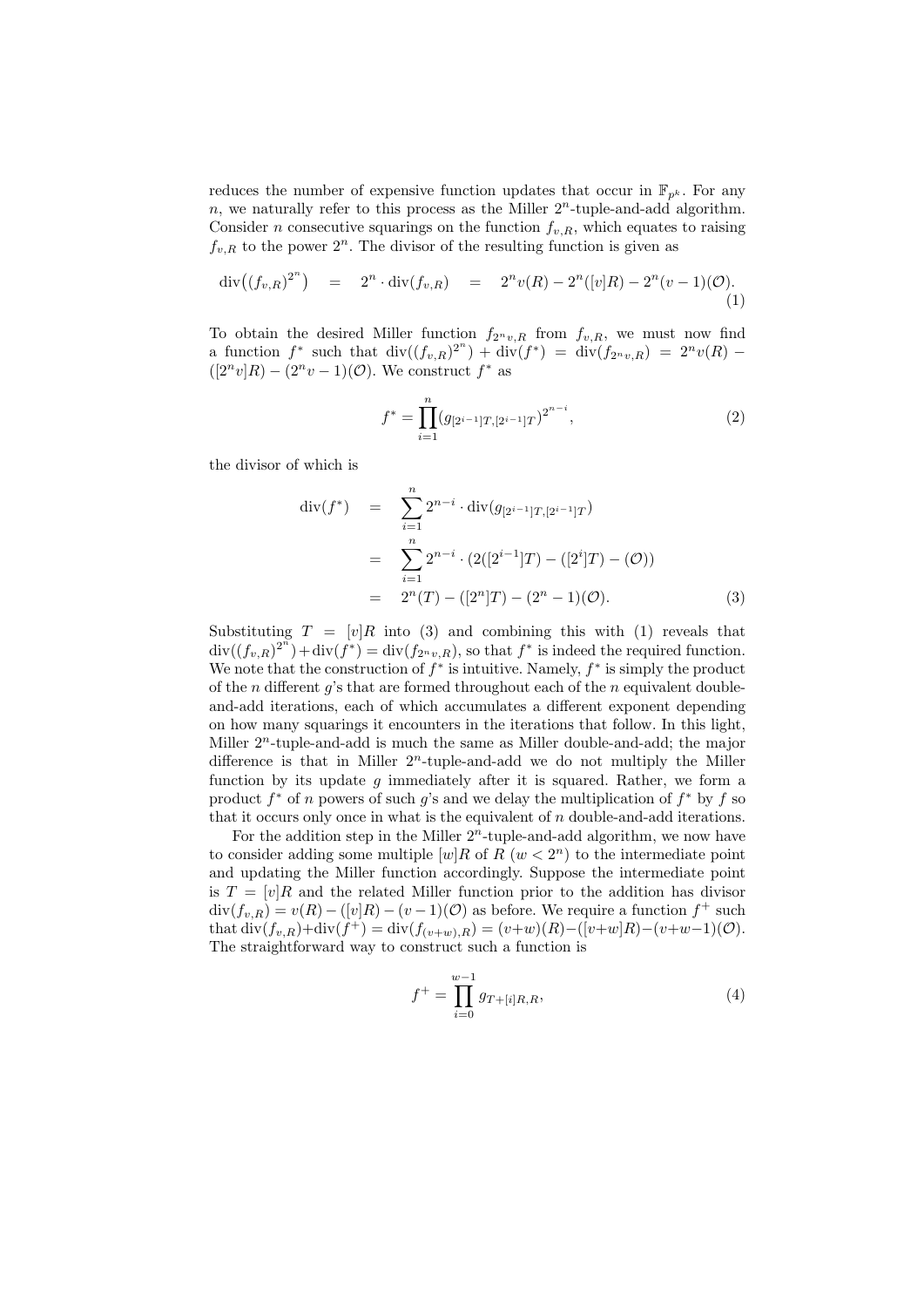the divisor of which is

$$
\begin{array}{rcl}\n\operatorname{div}(f^+) & = & \sum_{i=0}^{w-1} \operatorname{div}(g_{T+[i]R,R}) \\
& = & \sum_{i=0}^{w-1} \left[ (R) + (T+[i]R) - (T+[i+1]R) - (\mathcal{O}) \right] \\
& = & w(R) + (T) - (T+[w]R) - w(\mathcal{O}).\n\end{array}
$$

Again, substituting  $T = [v]R$  gives  $\text{div}(f^+) = w(R) + ([v]R) - ([v+w]R) - w(\mathcal{O}),$ so that  $\text{div}(f_{v,R}) + \text{div}(f^+) = \text{div}(f_{(v+w),R})$ , and we see that  $f^+$  is clearly the desired function. However, if we compute  $f^+$  in the above fashion, we have to compute the product of  $w$  different addition lines, and since  $w$  can take any value between 1 and  $2<sup>n</sup> - 1$ , computing the addition step with the explicit formulas that result from the product in (4) can become quite costly. Instead, consider an alternative method of computing the addition line as follows. Let  $f_{\text{alt}}^{+}$  be such that  $\text{div}(f_{\text{alt}}^+) = \text{div}(f^+)$  and take

$$
f_{\text{alt}}^{+} = f_{w,R} \cdot g_{[v]R,[w]R},\tag{5}
$$

so that  $\text{div}(f_{\text{alt}}^+) = \text{div}(f_{w,R}) + \text{div}(g_{[v]R,[w]R}) = w(R) + ([v]R) - ([v+w]R) - w(\mathcal{O}).$ The advantage of the computation of  $f_{alt}^{\dagger}$  over the computation of  $f^+$  is that  $f_{alt}^+$  is comprised of only two functions, regardless of the size of w. Moreover, the function  $f_{w,R}$  is the same function throughout the entire Miller  $2^n$ -tupling loop and does not change depending on where the addition/s occurs. Thus, the  $f_{w,R}$ 's can be precomputed (for all necessary values of w) prior to entering the Miller  $2^n$ -tupling loop so that we must only construct one new line function  $(g_{[v]R,[w]R})$  at each addition stage. Importantly, this addition line is computed by applying the standard addition formulas to the coordinates of the point  $[v]R$ , which changes in each iteration, and the point  $[w]R$  whose coordinates can be cached initially. From here on, the construction of  $f^+$  refers to the construction of  $f_{\text{alt}}^+$  described in (5). We summarize in Algorithm 2, where we note that the first value in the base  $2^n$  representation of m will not be  $m_{l-1} = 1$  in general, so that we begin with an addition before entering the loop when  $m_{l-1} \neq 1$ .

In regards to full extension field arithmetic only, one standard iteration of Algorithm 2 (which usually has  $m_i = 0$ ) requires  $1M + nS$ . When  $n = 1$ , we recover the usual Miller double-and-add algorithm which requires  $\lfloor \log_2(m) \rfloor$ iterations, each incurring  $1M + 1S$ . For  $n = 2$ , the algorithm requires half as many iterations  $(\lfloor \log_4(m) \rfloor)$  that each incur a cost of  $1M + 2S$ , offering a  $1M$ saving over two equivalent standard double-and-add iterations. For general  $n$ , we save  $(n-1)$ **M** for each of the  $\lfloor \log_{2^n} (m) \rfloor$  iterations of the Miller 2<sup>n</sup>-tuple-andadd algorithm, giving a relative saving of  $\frac{n-1}{n}$ **M** over each equivalent standard double-and-add iteration. Therefore the larger we allow  $n$  to become, the more full extension field arithmetic we can avoid in the pairing computation.

The price we pay for increasing  $n$  is an increase in the complexity of the formulas required to compute the function  $f^*$ . As n grows, the size of  $f^*$  (in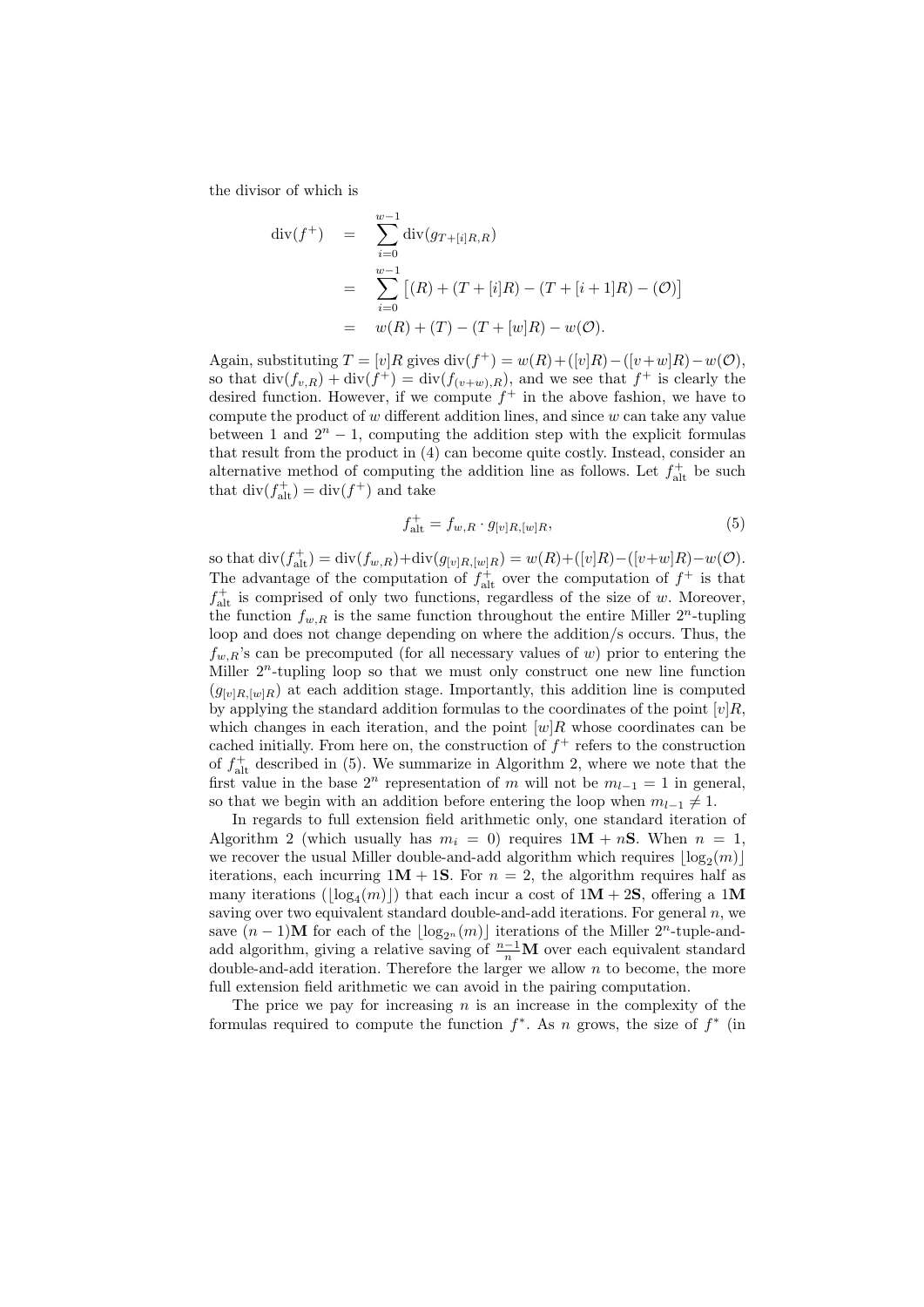Algorithm 2 Miller  $2^n$ -tuple-and-add Algorithm

**Input:** R, S,  $m = (m_{l-1}...m_1, m_0)_{2^n}$ , and the necessary precomputed values of  $w[R]$ where  $w < 2^n$ .

Output:  $f_{m,R}(S)$ .

1:  $T \leftarrow R, f \leftarrow 1$ . 2: Compute function  $f^+$  as the product described in (5) with  $w = m_{l-1}$ . 3:  $f \leftarrow f \cdot f^+$ . 4:  $T \leftarrow T + [m_{l-1}]R$ . 5: for  $i = l - 2$  to 0 do 6: Compute function  $f^*$  in the  $2^n$ -tupling of T. 7:  $T \leftarrow [2^n]T$ . 8:  $f \leftarrow f^{2^n} \cdot f^*$ . 9: if  $m_i \neq 0$  then 10: Compute function  $f^+$  as the product described in (5) with  $w = m_i$ . 11:  $T \leftarrow T + [m_i]R$ . 12:  $f \leftarrow f \cdot f^+.$ 13: end if 14: end for 15: return  $f$ .

its explicit form) grows rapidly so that many more operations are required to compute it. However, these operations are performed in substantially smaller subfields of the full extension field, where the computations are much cheaper. We can achieve significant speedups in the pairing computation if the price we pay for computing the more complex product of line functions  $f^*$  in the smaller subfields of  $\mathbb{F}_{p^k}$  is less than the savings we obtain in  $\mathbb{F}_{p^k}$  itself.

In the following section we shed light on the details concerning the combination of steps 6 and 7 and the combination of steps 10 and 11 that are summarized in Algorithm 2.

# 4 A Strategy for Obtaining Explicit Formulas

This section provides the details for deriving explicit formulas for Miller  $2<sup>n</sup>$ -tupleand-add implementations. We pay close attention to the steps in Algorithm 2 that require deeper explanations.

Line 6 of Algorithm 2: Algorithm 3 (below) uses the standard doubling formulas to construct the affine line product  $f^*$  for Miller  $2^n$ -tupling in accordance with (2).

We note that Algorithm 3 computes the product  $q$  under the assumption of an even embedding degree, so that the denominator  $v_i$  of the *i*-th product update  $g_i = l_i/v_i$  can be eliminated and the  $g_i$ 's simply become the  $l_i$ 's described at the beginning of Section 2. In the following sections we use different projections on the affine form of  $f^*$  depending on the curve model.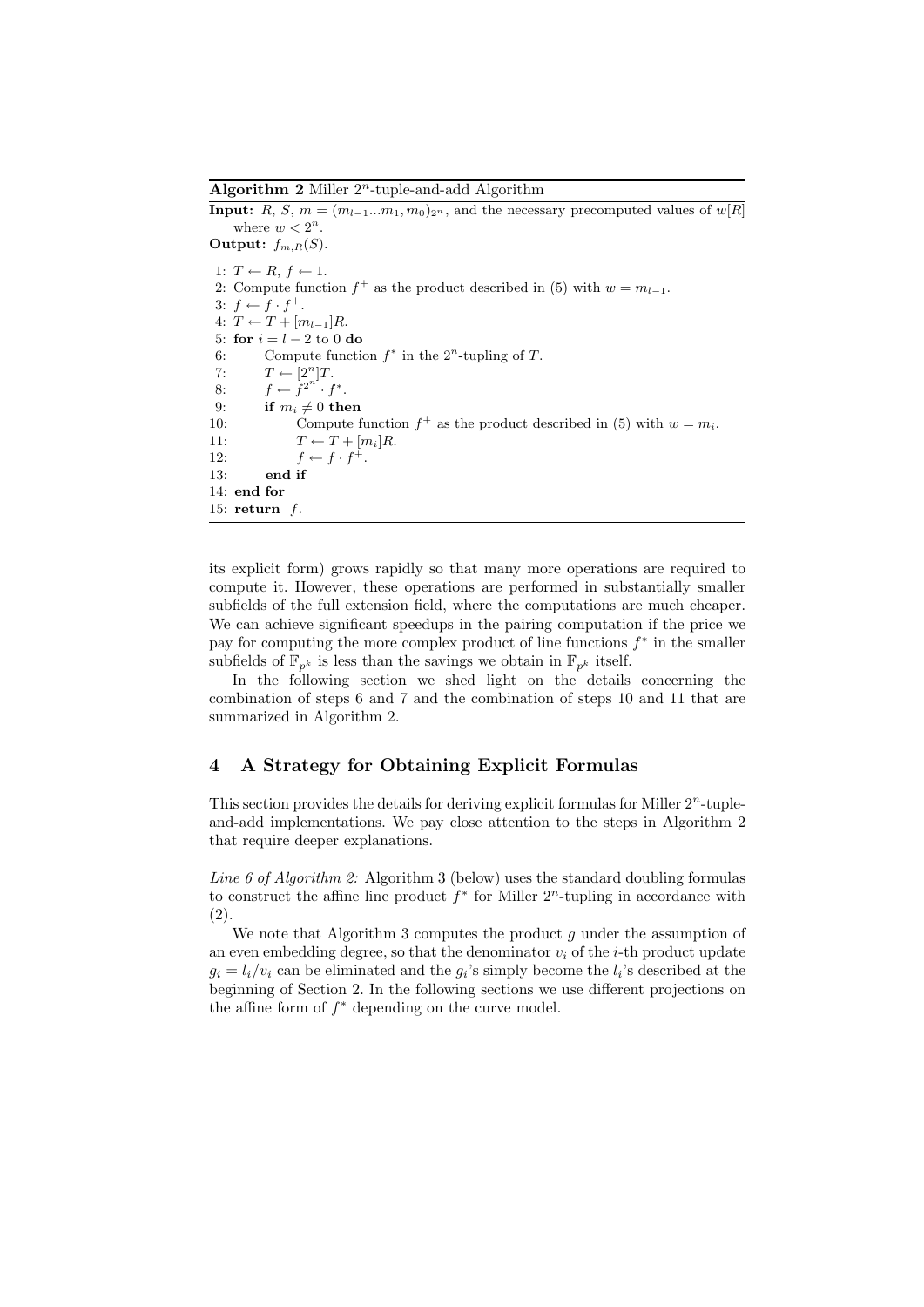Algorithm 3 Constructing explicit formulas for  $f^*$ **Input:**  $R = (x_1, y_1)$  and  $S = (x_S, y_S)$ . Output:  $f^*$ . 1:  $(x, y) \leftarrow (x_1, y_1), f^* \leftarrow 1.$ 2: for  $i = 1$  to n do 3:  $\lambda \leftarrow (3x^2 + a)/(2y).$ 4:  $x' \leftarrow \lambda^2 - 2x$ . 5:  $y' \leftarrow \lambda(x - x') - y$ . 6:  $g \leftarrow \lambda (x - x_S) + y_S - y.$ 7:  $f^* \leftarrow f^* \cdot g^{2^{n-i}}$ . 8:  $(x, y) \leftarrow (x', y').$ 9: end for 10: return  $f^*$ .

Line  $\gamma$  of Algorithm 2: Depending on the formulas derived for  $f^*$ , there are two possibilities that need to be considered for computing the point multiplication  $[2<sup>n</sup>]T$ . The first option would be to output the explicit formulas for x' and y' in Algorithm 3. These compounded formulas would obviously be much more complicated than the standard point doubling formulas (i.e. computing  $[2]T$ ), however the more complicated explicit formulas for computing  $[2^n]T = (x', y')$ may end up sharing many common subexpressions with the explicit formula for f ∗ so that the overall count would be less. The second option simply involves repeating n consecutive doublings on the point  $T$ . The heuristic argument would suggest that optimized formulas for computing  $[2^n]T$  directly should require no more operations than those required in the repetitive doublings, suggesting that the first option should always take preference. However, our experiments indicated that attempts to optimize  $2<sup>n</sup>$ -tupling formulas always tend to reduce to the same formulas that arise from  $n$  repeated doublings. For the sake of simplicity, we therefore opt for the latter suggestion and perform  $n$  repetitive doublings to compute  $[2^n]T$ . Furthermore, it also tends to be the case that the higher degree subexpressions obtained in the explicit formulas for computing  $[2<sup>n</sup>]T$  directly do not appear in the simplified expressions for  $f^*$ . However, many operations used in the very first doubling of  $T$  also appear readily in the components of  $f^*$  and we make use of these common subexpressions. Namely, the doubling formulas used to compute  $[2]T$  are chosen so that the simultaneous computation of  $f^*$  and  $[2]T$  comes at minimal cost. Therefore, it is often the case that the formulas used to compute  $[2]T$  may not be the same formulas as those used to compute the  $n-1$  doublings that follow.

Lines 10 and 11 of Algorithm 2: In the addition stage of Miller  $2^n$ -tuple-and-add, we are required to add some multiple  $w[R]$  of  $R (w < 2<sup>n</sup>)$  to the intermediate point T. Here we simply cache the value  $[w]R$  before the iterations start and perform a standard point addition. The Miller function update  $f^+$  required in line 7 of Algorithm 2 requires the computation of the product  $f^+ = f_{w,R}(S)$ .  $g_{T,[w]R}(S)$ . By definition,  $g_{T,[w]R}(S)$  is the line function corresponding to the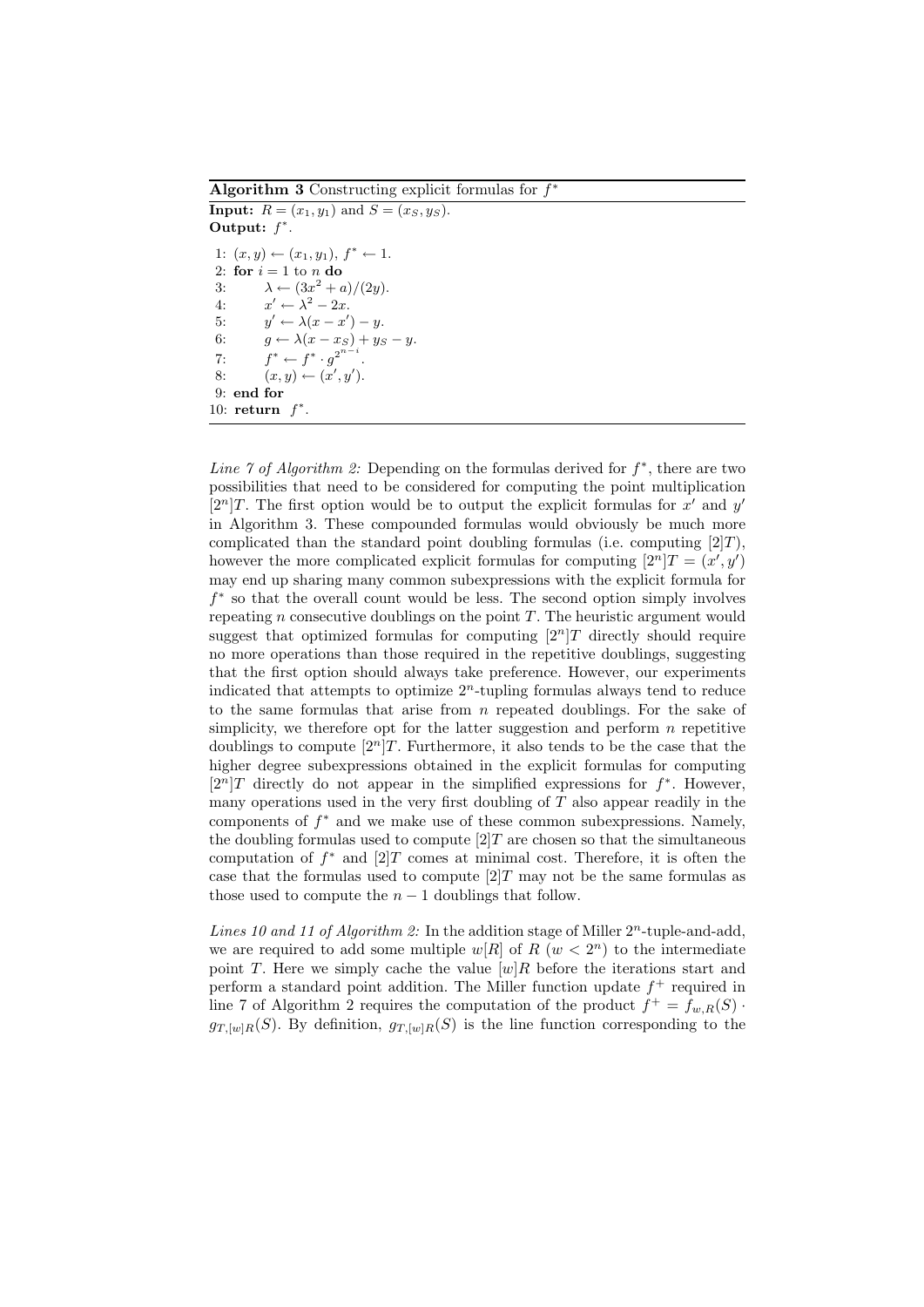addition of T to  $[w]R$ , evaluated at the point S. Therefore, the combination of lines 11 and 12 of Algorithm 2 can simply be viewed as a standard point addition between T and  $[w]R$ , as well as the extra multiplication of  $g_{T,[w]R}(S)$ by the cached value  $f_{w,R}(S)$ .

# 5 Miller Quadrupling and Octupling

In this section we focus on applying the generalized algorithm in Section 3 to the cases  $n = 2$  and  $n = 3$ . We present reduced explicit formulas that arise for the Miller quadruple-and-add and Miller octuple-and-add algorithms on curves of the form  $E: y^2 = x^3 + b$   $(j(E) = 0)$  and  $E: y^2 = x^3 + ax$   $(j(E) = 1728)$ , since these are the most efficient curve shapes used in practice [22]. We focus solely on the  $2^n$ -tupling stage of the algorithm (i.e. steps 6 and 7 in Algorithm 2), since optimized loop parameters will result in very few additions. We therefore delay any discussion of the additions until the following section.

#### 5.1 Miller Quadruple-and-add

We begin by setting  $n = 2$  in (3) to obtain the Miller update  $f^*$  corresponding to the quadrupling of  $T$  as

$$
f^* = \prod_{i=1}^2 (g_{[2^{i-1}]T,[2^{i-1}]T})^{2^{2-i}} = (g_{T,T})^2 \cdot (g_{[2]T,[2]T}),
$$

which has divisor  $4(T) - ([4]T) - 3(0)$ .

Quadruple-and-add on  $y^2 = x^3 + b$ . We obtain  $f^*$  as the affine output of Algorithm 3 with  $n = 2$ . For curves of this form, the fastest explicit formulas for the  $n = 1$  case were derived using homogeneous projective coordinates [16, 17]. Our experiments<sup>1</sup> indicated that these coordinates also give the fastest results for  $n \geq 1$ , so we substitute  $x_1 = X_1/Z_1$  and  $y_1 = Y_1/Z_1$  into  $f^*$  to obtain the projectified version,  $F^*$ , as

$$
F^* = \alpha \cdot (L_{1,0} \cdot x_S + L_{2,0} \cdot x_S^2 + L_{0,1} \cdot y_S + L_{1,1} \cdot x_S y_S + L_{0,0}),
$$

where  $\alpha = -Z_1^3(X_1(X_1^3 - 8bZ_1^3) - 4Z_1(X_1^3 + bZ_1^3) \cdot x_S)^2/(64Z_1^7Y_1^5(27X_1^6 36X_1^3Y_1^2Z_1 + 8Y_1^4Z_1^2$ ) can be eliminated to give  $\hat{F}^* = F^*/\alpha$ , where the  $L_{i,j}$ coefficients are

$$
L_{2,0} = -6X_1^2 Z_1 (5Y_1^4 + 54bY_1^2 Z_1^2 - 27b^2 Z_1^4),
$$
  
\n
$$
L_{0,1} = 8X_1 Y_1 Z_1 (5Y_1^4 + 27b^2 Z_1^4),
$$
  
\n
$$
L_{1,1} = 8Y_1 Z_1^2 (Y_1^4 + 18bY_1^2 Z_1^2 - 27b^2 Z_1^4),
$$
  
\n
$$
L_{0,0} = 2X_1 (Y_1^6 - 75bY_1^4 Z_1^2 + 27b^2 Y_1^2 Z_1^4 - 81b^3 Z_1^6).
$$
  
\n
$$
L_{1,0} = -4Z_1 (5Y_1^6 - 75bZ_1^2 Y_1^4 + 135Y_1^2 b^2 Z_1^4 - 81b^3 Z_1^6).
$$

We searched through a range of different coordinate systems (cf. [11]) to find the coordinate system which gave the most simple projectified line coefficients.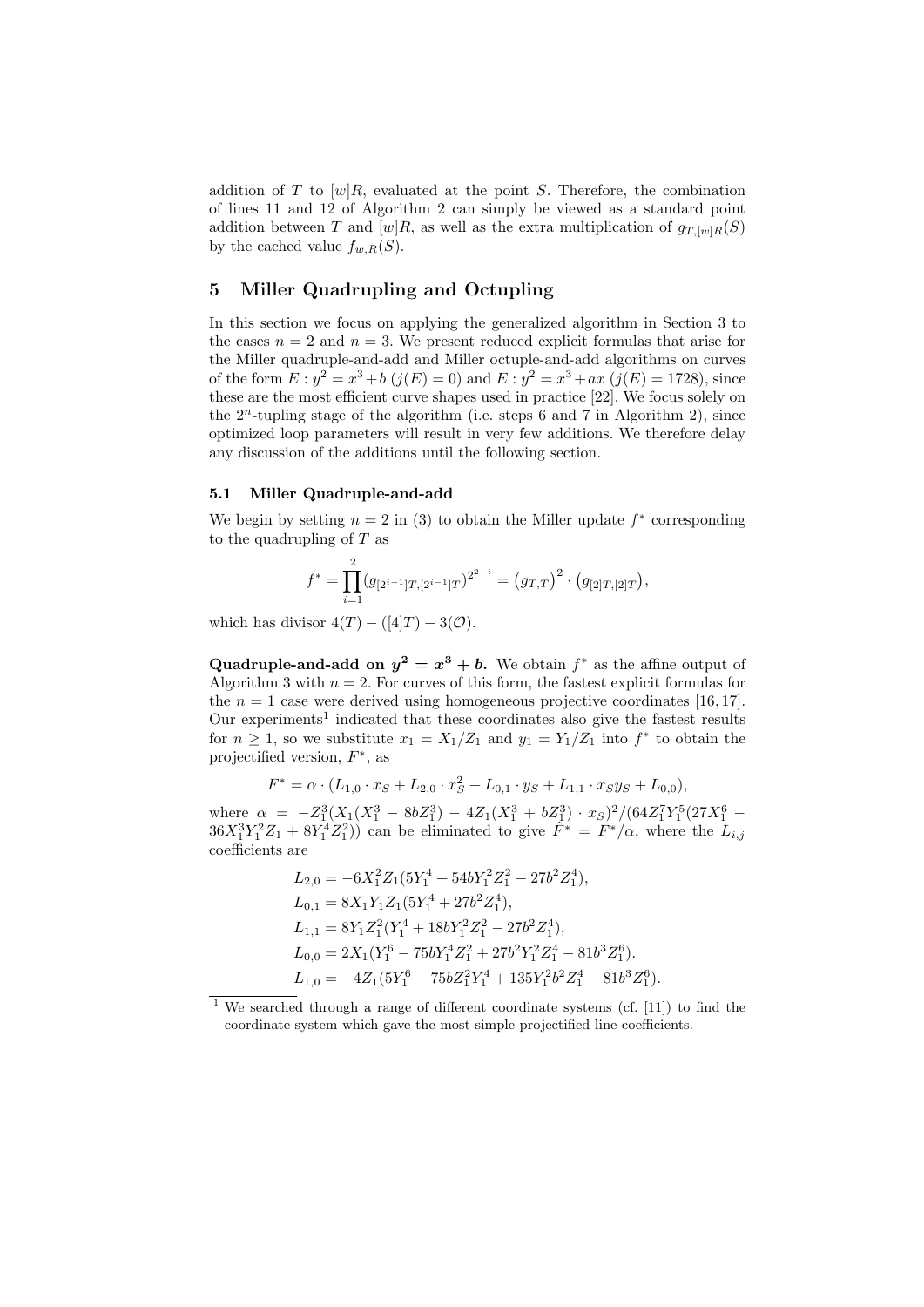We let  $(X_{D^n}: Y_{D^n}: Z_{D^n}) = [2^n](X_1:Y_1:Z_1)$  and compute the first doubling with small extra computation as

$$
X_{D^1} = 4X_1Y_1(Y_1^2 - 9bZ_1^2), \ \ Y_{D^1} = 2Y_1^4 + 36bY_1^2Z_1^2 - 54b^2Z_1^4, \ \ Z_{D^1} = 16Y_1^3Z_1
$$

The calculation of the  $L_{i,j}$  coefficients and the intermediate point  $(X_{D^1}: Y_{D^1})$ :  $Z_{D^1}$  = [2](X<sub>1</sub>, Y<sub>1</sub>, Z<sub>1</sub>) requires  $11m_e + 11s_e + 3d$ . To calculate (X<sub>D<sup>2</sub></sup>: Y<sub>D<sup>2</sub></sup>:</sub></sub>  $Z_{D^2}$  = [4]( $X_1, Y_1, Z_1$ ), we double the point  $(X_{D^1} : Y_{D^1} : Z_{D^1})$  using the doubling formulas in [17] which cost  $3m_e + 5s_e + 1d$ . The multiplication of each of the four  $L_{i,j} \neq L_{0,0}$  by  $x_S^i y_S^j$  costs  $e_{\mathbf{m}_1}$  (cf. [17]). As discussed in Section 3, the extension field arithmetic required in line 8 of Algorithm 2 costs  $1M+2S$ . Thus, the total cost for the quadrupling stage is  $14m_e + 16s_e + 4em_1 + 4d + 1M + 2S$ (see Appendix A.1 for the sequence of operations, and see Appendix B for a Magma script that computes the Miller quadruple-and-add algorithm using the formulas in A.1).

Quadruple-and-add on  $y^2 = x^3 + ax$ . For curves of this shape, the fastest formulas for the standard double-and-add case were derived in weight- $(1, 2)$ coordinates in [17]. Again, our experiments agree with these coordinates for such curves for  $n \geq 1$ , so we subsitute  $x_1 = X_1/Z_1$  and  $y_1 = Y_1/Z_1^2$  into  $f^*$  (the output of Algorithm 3) to obtain  $F^*$  as

$$
F^* = \alpha \cdot (L_{1,0} \cdot x_S + L_{2,0} \cdot x_S^2 + L_{0,1} \cdot y_S + L_{1,1} \cdot x_S y_S + L_{0,0}),
$$

where  $\alpha = -Z_1^6(-4X_1Z_1(X_1^2 + aZ_1^2)x_S + (X_1^2 - aZ_1^2)^2)^2$  can be eliminated to give  $\hat{F}^* = F^* / \alpha$ , where the  $L_{i,j}$  coefficients are

$$
L_{1,0} = -2X_1Z_1(5X_1^8 + 4aX_1^6Z_1^2 + 38a^2X_1^4Z_1^4 + 20a^3X_1^2Z_1^6 - 3a^4Z_1^8),
$$
  
\n
$$
L_{2,0} = -Z_1^2(15X_1^8 + 68aX_1^6Z_1^2 + 10a^2X_1^4Z_1^4 - 28a^3X_1^2Z_1^6 - a^4Z_1^8),
$$
  
\n
$$
L_{0,1} = 4Y_1X_1Z_1(5X_1^6 + 13aX_1^4Z_1^2 + 15a^2X_1^2Z_1^4 - a^3Z_1^6),
$$
  
\n
$$
L_{1,1} = 4Y_1Z_1^2(X_1^2 - aZ_1^2)(X_1^4 + 6aX_1^2Z_1^2 + a^2Z_1^4),
$$
  
\n
$$
L_{0,0} = X_1^2(X_1^8 - 20aX_1^6Z_1^2 - 26a^2X_1^4Z_1^4 - 20a^3X_1^2Z_1^6 + a^4Z_1^8).
$$

Again, we compute the first doubling with small extra computation as

$$
X_{D^1} = (X_1^2 - aZ_1^2)^2, Y_{D^1} = 2Y_1(X_1^2 - aZ_1^2)(X_1^4 + 6X_1^2aZ_1^2 + a^2Z_1^4), Z_{D^1} = 4Y_1^2.
$$

The calculation of the  $L_{i,j}$  coefficients and the intermediate point  $(X_{D^1}$ :  $Y_{D^1}$  :  $Z_{D^1}$ ) = [2](X<sub>1</sub>, Y<sub>1</sub>, Z<sub>1</sub>) requires 10m + 14s + 2d. To calculate (X<sub>D<sup>2</sup></sub> :  $Y_{D^2}$  :  $Z_{D^2}$  = [4]( $X_1, Y_1, Z_1$ ), we double the point  $(X_{D^1} : Y_{D^1} : Z_{D^1})$  using the doubling formulas in [17] which cost  $1m + 6s + 1d$ . Thus, the total cost for the quadrupling stage is  $11\mathbf{m}_e + 20\mathbf{s}_e + 4e\mathbf{m}_1 + 3\mathbf{d} + 1\mathbf{M} + 2\mathbf{S}$  (see Appendix A.2).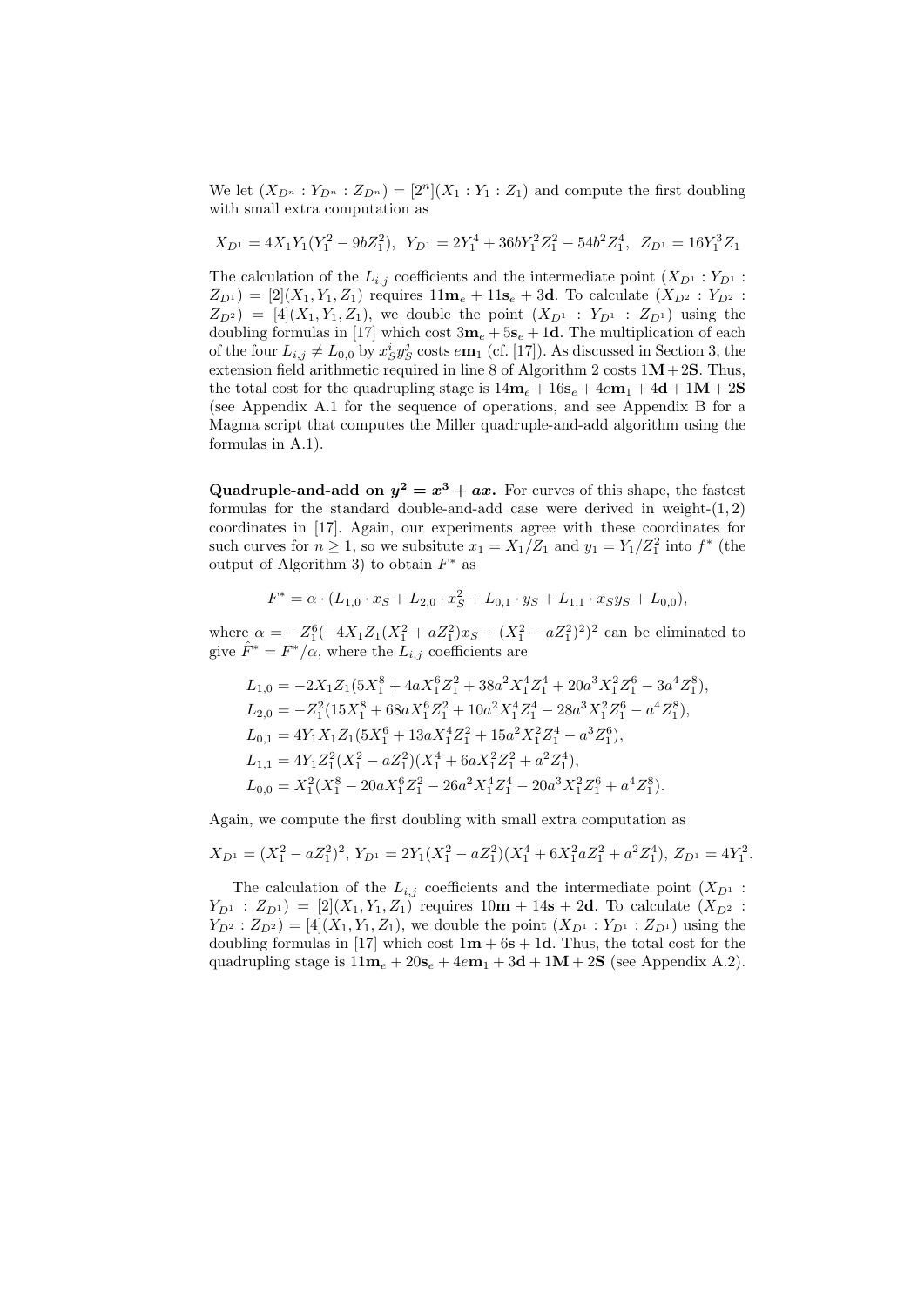#### 5.2 Miller Octuple-and-add

We begin by setting  $n = 3$  in (3) to obtain the Miller update  $f^*$  corresponding the octupling of  $T$  as

$$
f^* = \prod_{i=1}^3 (g_{[2^{i-1}]T,[2^{i-1}]T})^{2^{3-i}} = (g_{T,T})^4 \cdot (g_{[2]T,[2]T})^2 \cdot (g_{[4]T,[4]T}),
$$

which has divisor  $8(T) - ([8]T) - 7(\mathcal{O})$ .

**Octuple-and-add on**  $y^2 = x^3 + b$ **.** For the octupling line product, we use homogeneous projective coordinates to give  $F^*$  as

$$
F^* = \alpha \cdot (L_{4,0} \cdot x_S^4 + L_{3,0} \cdot x_S^3 + L_{2,0} \cdot x_S^2 + L_{1,0} \cdot x_S + L_{3,1} \cdot x_S^3 y_S + L_{2,1} \cdot x_S^2 y_S + L_{1,1} \cdot x_S y_S + L_{0,0}),
$$

where  $\alpha$  is again contained in a proper subfield of  $\mathbb{F}_{p^k}$  and can be eliminated to give  $\hat{F}^* = F^* / \alpha$ . The  $L_{i,j}$  coefficients are

$$
L_{4,0} = (-9X_1^2 Z_1^2) \cdot S_{4,0}, \ L_{3,0} = (-12Z_1^2 Y_1^2) \cdot S_{3,0}, \ L_{2,0} = (-54X_1 Y_1^2 Z_1) \cdot S_{2,0}
$$
  

$$
L_{1,0} = (-36X_1^2 Y_1^2) \cdot S_{1,0}, \ L_{0,0} = ((Y_1^2 + 3bZ_1^2)Y_1^2) \cdot S_{0,0}, \ L_{3,1} = (8Y_1 Z_1^3) \cdot S_{3,1}
$$
  

$$
L_{2,1} = (216X_1 Y_1 Z_1^2) \cdot S_{2,1}, \ L_{1,1} = (72X_1^2 Y_1 Z_1) \cdot S_{1,1}, \ L_{0,1} = (8Y_1^3 Z_1) \cdot S_{0,1}
$$

with

$$
\mathcal{S}_{i,j} = \sum_{k=0}^{11} c_{i,j,k} \cdot (Y_1^2)^{11-k} (bZ_1^2)^k,
$$

where  $c_{i,j,k}$  is the coefficient of  $(Y_1^2)^{11-k} (bZ_1^2)^k$  belonging to  $L_{i,j}$  (see Appendix A.3). As an example, we have

$$
L_{0,0} = (Y_1^2(Y_1^2 + 3bZ_1^2)) \cdot (Y_1^{22} - 3375bY_1^{20}Z_1^2 - 262449b^2Y_1^{18}Z_1^4 - 2583657b^3Y_1^{16}Z_1^6 + 47678058b^4Y_1^{14}Z_1^8 - 40968342b^5Y_1^{12}Z_1^{10} - 272740770b^6Y_1^{10}Z_1^{12} + 738702990b^7Y_1^8Z_1^{14} - 669084219b^8Y_1^6Z_1^{16} - 23914845b^{10}Y_1^2Z_1^{20} + 14348907b^{11}Z_1^{22} + 206730549b^9Y_1^4Z_1^{18}).
$$

We describe a general method to compute each of the terms of the form  $(Y_1^2)^{11-k} (bZ_1^2)^k$  that are required to compute the  $L_{i,j}$  coefficients, where  $0 \leq$  $k \leq 11$ . In general, it is best to compute each one of these products rather than attempting to factorize, particular when each of these terms is present in every  $L_{i,j}$ . We compute every required even power of  $Y_1$  by first repetitively squaring  $Y_1$  until we have all necessary terms of the form  $Y_1^{2^t}$  that are less than the largest power of  $Y_1$  occuring in the summations of the  $L_{i,j}$ . That is, we compute  $Y_1^{2^t}$  for  $t = 1, 2, 3, 4$  since  $Y_1^{2^t}$  is the largest power of  $Y_1$  occuring in the  $L_{i,j}$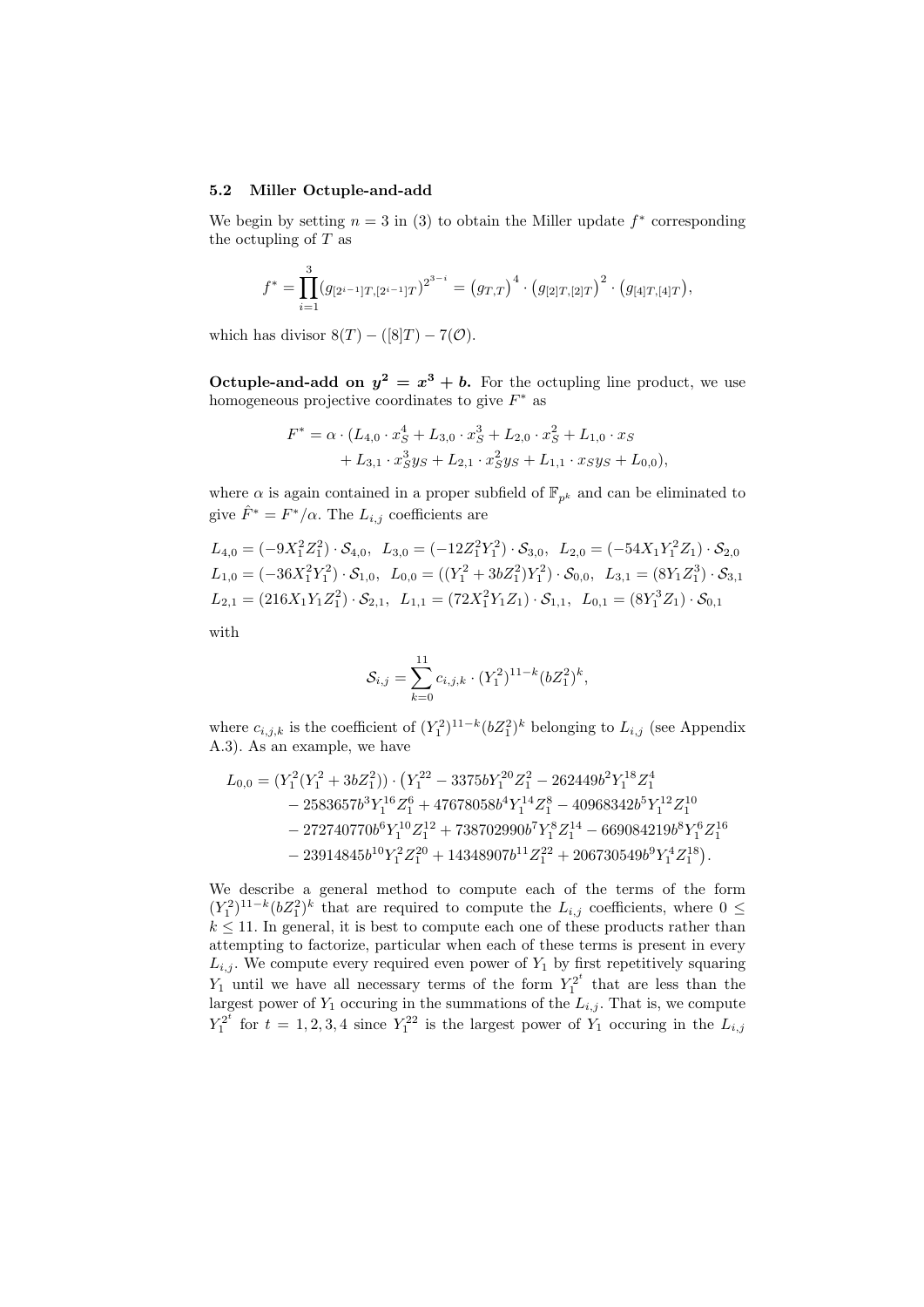summations. Using  $\{Y_1^2, Y_1^4, Y_1^8, Y_1^{16}\}$ , we can compute all other  $(Y_1^2)^z < (Y_1^2)^{16}$ ,  $z \neq 2^t$  using one squaring each for each z. For example, we can compute  $Y_1^{12}$  as  $Y_1^{12} = Y_1^8 \cdot Y_1^4 = ((Y_1^8 + Y_1^4)^2 - Y_1^{16} - Y_1^8)/2$ , although in practice we compute  $2Y_1^{12}$  to avoid the division by 2. To compute the remaining  $(Y_1^2)^t > Y_1^{16}$ , we use a field multiplication<sup>2</sup>. We do the same for each of the  $(bZ_1^2)^k$  terms.

We do not count multiplications by the  $c_{i,j,k}$ , although we make no attempt to disguise the extra cost that is incurred as their sizes grow. We do however, point out that it is often the case that the  $c_{i,j,k}$ 's for a fixed k (but different  $(i,j)$  share large common factors so that we need not multiply  $(Y_1^2)^{11-k} (bZ_1^2)^k$ by each of the  $c_{i,j,k}$ 's, but rather we combine previous products to obtain most of these multiplications at a much smaller (mostly negligible) cost.

The total operation count for the point octupling and the computation of the octupling line product is  $40m_e + 31s_e + 8em_1 + 2d + 1M + 3S$  (see Appendix A.3).

Octuple-and-add on  $y^2 = x^3 + ax$ . Following the trend of the fastest formulas for the  $n = 1$  and  $n = 2$  cases for curves of this shape, we again projectify  $f^*$  using weight- $(1, 2)$  coordinates to give

$$
F^* = \alpha \cdot (L_{4,0} \cdot x_S^4 + L_{3,0} \cdot x_S^3 + L_{2,0} \cdot x_S^2 + L_{1,0} \cdot x_S + L_{3,1} \cdot x_S^2 y_S + L_{2,1} \cdot x_S^2 y_S + L_{1,1} \cdot x_S y_S + L_{0,0}),
$$

where we ignore the subfield cofactor  $\alpha$  to give  $\hat{F}^* = F^* / \alpha$ . The  $L_{i,j}$  coefficients are given as

$$
\begin{aligned} L_{4,0} &= (-4X_1^2 Z_1^4) \cdot \mathcal{S}_{4,0}, \hspace{0.2cm} L_{3,0} = (-16X_1^3 Z_1^3) \cdot \mathcal{S}_{3,0}, \hspace{0.2cm} L_{2,0} = (-8X_1^4 Z_1^2) \cdot \mathcal{S}_{2,0} \\ L_{1,0} &= (16X_1^5 Z_1) \cdot \mathcal{S}_{1,0}, \hspace{0.2cm} L_{0,0} = (4X_1^6) \cdot \mathcal{S}_{0,0}, \hspace{0.2cm} L_{3,1} = (4Y_1 Z_1^4) \cdot \mathcal{S}_{3,1} \\ L_{2,1} &= (4X_1 Y_1 Z_1^3) \cdot \mathcal{S}_{2,1}, \hspace{0.2cm} L_{1,1} = (4X_1^2 Y_1 Z_1^2) \cdot \mathcal{S}_{1,1}, \hspace{0.2cm} L_{0,1} = (4X_1^3 Y_1 Z_1) \cdot \mathcal{S}_{0,1}, \end{aligned}
$$

with

$$
\mathcal{S}_{i,j} = \sum_{k=0}^{16} c_{i,j,k} \cdot (X_1^2)^{16-k} (bZ_1^2)^k,
$$

<sup>2</sup> We point out that if higher degree terms also required computation it may be advantageous to compute  $Y_1^{32}$  so that each of the terms  $(Y_1^2)^t > Y_1^{16}$  can be computed using field squarings instead of multiplications. This advantage would depend on the platform (the s:m ratio) and the number of  $(Y_1^2)^t > Y_1^{16}$  terms required.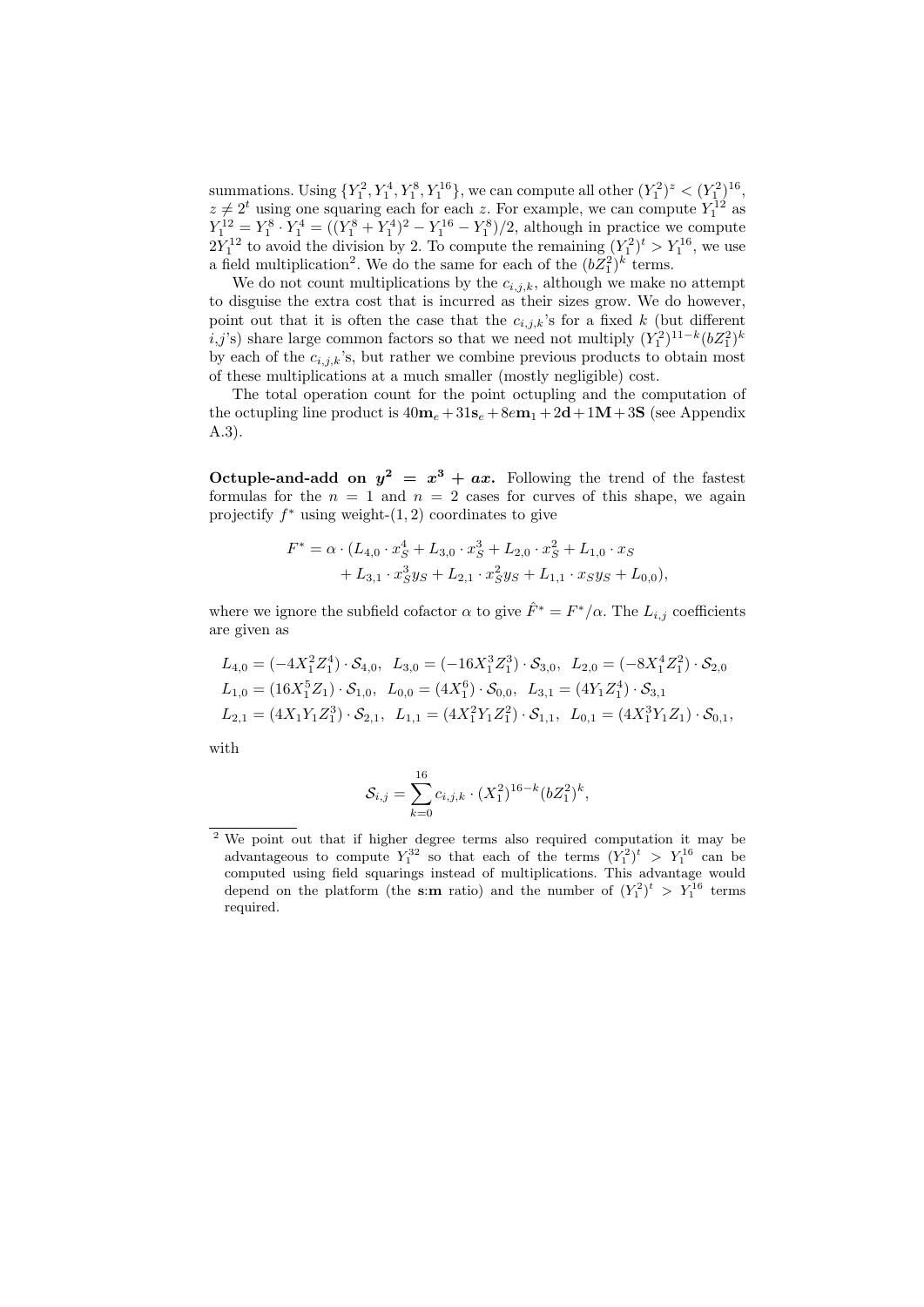where  $c_{i,j,k}$  is the coefficient of  $(X_1^2)^{16-k} (bZ_1^2)^k$  belonging to  $L_{i,j}$  (see Appendix A.4). As an example, we have

$$
\begin{aligned} L_{2,0}=&-8X1^4Z1^2\cdot(189X_1^{32}+882bX_1^{30}Z_1^2+6174b^2X_1^{28}Z_1^4-26274b^3X_1^{26}Z_1^6\\ &-1052730b^4X_1^{24}Z_1^8-449598b^5X_1^{22}Z_1^{10}-1280286b^6X_1^{20}Z_1^{12}\\ &-1838850b^7X_1^{18}Z_1^{14}-23063794b^8X_1^{16}Z_1^{16}-1543290b^9X_1^{14}Z_1^{18}\\ &+539634b^{10}X_1^{12}Z_1^{20}+646922b^{11}X_1^{10}Z_1^{22}+1386918b^{12}X_1^8Z_1^{24}\\ &+75846b^{13}X_1^6Z_1^{26}+17262b^{14}X_1^4Z_1^{28}+922b^{15}X_1^2Z_1^{30}-35b^{16}Z_1^{32}). \end{aligned}
$$

The total operation count for the point octupling and the computation of the octupling line product is  $31m_e + 57s_e + 8m_1 + 5d + 1M + 3S$  (see Appendix A.4).

## 6 Comparisons

We draw comparisons between 6 standard loops of Miller double-and-add, 3 standard loops of Miller quadruple-and-add and 2 standard loops of Miller octuple-and-add, since each of these equates to one 64-tuple-and-add loop, and this is the most primitive level at which a fair comparison can be made. We note that the estimated percentage speedups in Table 1 are for the computation of the Miller loop only and do not take into account the significant fixed cost of final exponentiation. We neglect additions since low hamming-weight loop parameters used in pairing implementations will result in a similar amount of additions regardless of  $n$ , and we saw in sections 3 and 4 that additions come at approximately the same cost for different n. The counts for  $n = 1$  are due to the fastest formulas given for curves with  $j(E) = 0$  and  $j(E) = 1728$  in [17]. We multiply these counts and those obtained for  $n = 2$  and  $n = 3$  in Section 5 accordingly.

| i(E) | Doubling: $n=1$     | Quadrupling: $n = 2$ | Octupling: $n=3$                                                                  |
|------|---------------------|----------------------|-----------------------------------------------------------------------------------|
|      | $(6 \text{ loops})$ | $(3 \text{ loops})$  | $(2 \text{ loops})$                                                               |
|      |                     |                      | $ 12m_e + 42s_e + 12em_1 42m_e + 48s_e + 12em_1 80m_e + 64s_e + 16em_1$           |
|      | $+6M+6S$            | $+3M+6S$             | $+2M+6S$                                                                          |
|      |                     |                      | $11728 12m_e + 48s_e + 12e m_1 33m_e + 60s_e + 12e m_1 64m_e + 114s_e + 16e m_1 $ |
|      | $+6M+6S$            | $+3M+6S$             | $+2M+6S$                                                                          |

Table 1. Operation counts for the equivalent number of iterations of  $2^n$ -tuple and add for  $n = 1, 2, 3$ .

Table 1 shows that the number of subfield operations increases when  $n$  gets larger, whilst the number of full extension field multiplications decreases. To determine whether these trade-offs become favorable for  $n = 2$  or  $n = 3$ , we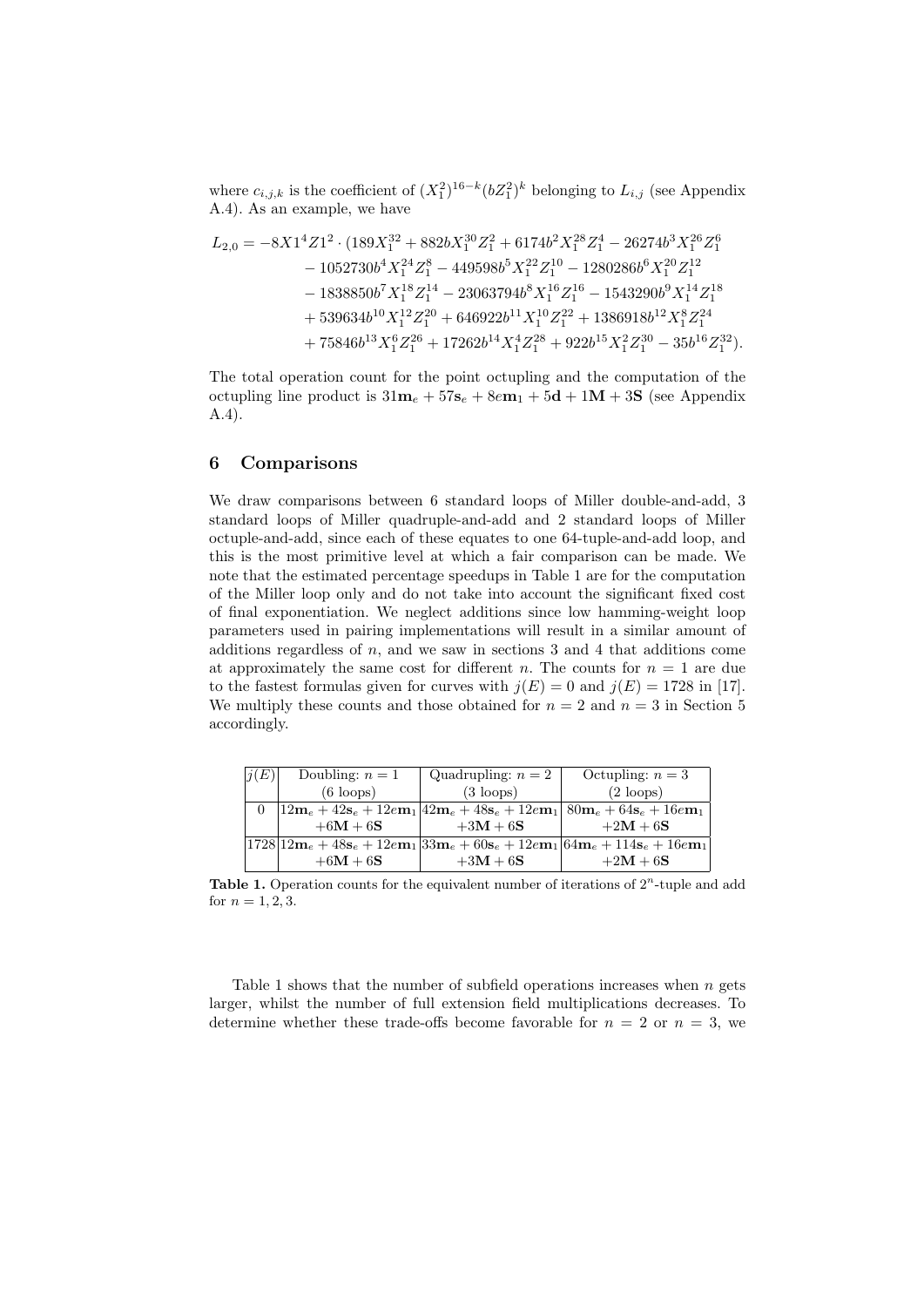adopt the standard procedure of estimating the equivalent number of base field operations for each operation count [27, 17]. We assume that the higher degree fields are constructed as a tower of extensions, so that for pairing-friendly fields of extension degree  $z = 2^i \cdot 3^j$ , we can assume that  $\mathbf{m}_z = 3^i \cdot 5^j \mathbf{m}_1$  [31]. We split the comparison between pairings on  $\mathbb{G}_1 \times \mathbb{G}_2$  (the Tate pairing, the twisted ate pairing) and pairings on  $\mathbb{G}_2 \times \mathbb{G}_1$  (the ate pairing, R-ate pairing, etc). For each pairing-friendly embedding degree reported, we assume that the highest degree twist is utilized in both settings; the curves with  $j(E) = 0$  utilize degree 6 twists whilst the curves with  $j(E) = 1728$  utilize degree 4 twists. To compare across operations, we follow the EFD [11] and present two counts in each scenario: the top count assumes that  $s_z = m_z$ , whilst the bottom count assumes that  $s_z =$ 0.8 $m_z$ . When quadrupling  $(n = 2)$  or octupling  $(n = 3)$  gives a faster operation count, we provide an approximate percentage speedup for the computation of the Miller loop, ignoring any additions that occur.

|                  |                | Pairings on $\mathbb{G}_1 \times \mathbb{G}_2$ |        |                                                             | <b>Best</b> | Pairings on $\mathbb{G}_2 \times \mathbb{G}_1$ |                                                             |        | <b>Best</b>      |
|------------------|----------------|------------------------------------------------|--------|-------------------------------------------------------------|-------------|------------------------------------------------|-------------------------------------------------------------|--------|------------------|
|                  |                | (Tate, twisted ate)                            |        |                                                             | $(\%)$      | $(ate, R-ate)$                                 |                                                             |        | $(\%)$           |
| $\boldsymbol{k}$ | j(E)           | $n=1$                                          | $n=2$  | $n=3$                                                       |             | $n=1$                                          | $n=2$                                                       | $n=3$  |                  |
|                  |                |                                                |        | $(6 \text{ loops})$ $(3 \text{ loops})$ $(2 \text{ loops})$ |             |                                                | $(6 \text{ loops})$ $(3 \text{ loops})$ $(2 \text{ loops})$ |        |                  |
| 4                | 1728           | 180                                            | 186    | 266                                                         | $n=1$       | 180                                            | 186                                                         | 266    | $n=1$            |
|                  |                | 159.6                                          | 163.2  | 232.4                                                       |             | 159.6                                          | 163.2                                                       | 232.4  |                  |
| 6                | $\Omega$       | 246                                            | 237    | 280                                                         | $n=2$       | 246                                            | 237                                                         | 280    | $\,n=2$          |
|                  |                | 219.6                                          | 209.4  | 249.2                                                       | $5\%$       | 219.6                                          | 209.4                                                       | 249.2  | $5\%$            |
| 8                | 1728           | 408                                            | 360    | 426                                                         | $n=2$       | 528                                            | 546                                                         | 782    | $n=1$            |
|                  |                | 366                                            | 315.6  | 370.8                                                       | 14%         | 466.8                                          | 477.6                                                       | 681.2  |                  |
| 12               | $\Omega$       | 618                                            | 519    | 536                                                         | $n=2$       | 726                                            | 699                                                         | 824    | $n=\overline{2}$ |
|                  |                | 555.6                                          | 455.4  | 469.2                                                       | 18%         | 646.8                                          | 616.2                                                       | 731.6  | $5\%$            |
| 16               | 1728           | 1080                                           | 870    | 890                                                         | $n=2$       | 1560                                           | 1614                                                        | 2314   | $n=1$            |
|                  |                | 973.2                                          | 760.8  | 770                                                         | 22%         | 1376.4                                         | 1408.8                                                      | 2011.6 |                  |
| 18               | $\overline{0}$ | 990                                            | 801    | 792                                                         | $n=3$       | 1206                                           | 1161                                                        | 1368   | $n=2$            |
|                  |                | 891.6                                          | 701.4  | 689.2                                                       | 22%         | 1074                                           | 1023                                                        | 1214   | $5\%$            |
| 24               | $\overline{0}$ | 1722                                           | 1353   | 1288                                                        | $n=3$       | 2154                                           | 2073                                                        | 2440   | $\real{n=2}$     |
|                  |                | 1551.6                                         | 1181.4 | 1113.2                                                      | $28\%$      | 1916.4                                         | 1824.6                                                      | 2162.8 | $5\%$            |
| 32               | 1728           | 3072                                           | 2376   | 2250                                                        | $n=3$       | 4632                                           | 4794                                                        | 6878   | $n=1$            |
|                  |                | 2770.8                                         | 2072.4 | 1935.6                                                      | $30\%$      | 4081.2                                         | 4178.4                                                      | 5970.8 |                  |
| 36               | $\Omega$       | 2826                                           | 2187   | 2040                                                        | $n=3$       | 3582                                           | 3447                                                        | 4056   | $n=2$            |
|                  |                | 2547.6                                         | 1907.4 | 1757.6                                                      | $31\%$      | 3186                                           | 3033                                                        | 3594   | $5\%$            |
| 48               | $\Omega$       | 5010                                           | 3831   | 3512                                                        | $n=3$       | 6414                                           | 6171                                                        | 7256   | $n=\overline{2}$ |
|                  |                | 4515.6                                         | 3335.4 | 3013.2                                                      | $33\%$      | 5701.2                                         | 5425.8                                                      | 6424.4 | $5\%$            |

Table 2. Comparisons for Miller double-and-add, Miller quadruple-and-add and Miller octuple-and-add at various embedding degrees.

Unsurprisingly, Table 2 illustrates that the relative speed up for pairings on  $\mathbb{G}_1 \times \mathbb{G}_2$  grows as the embedding degree grows. This is due to the increasing gap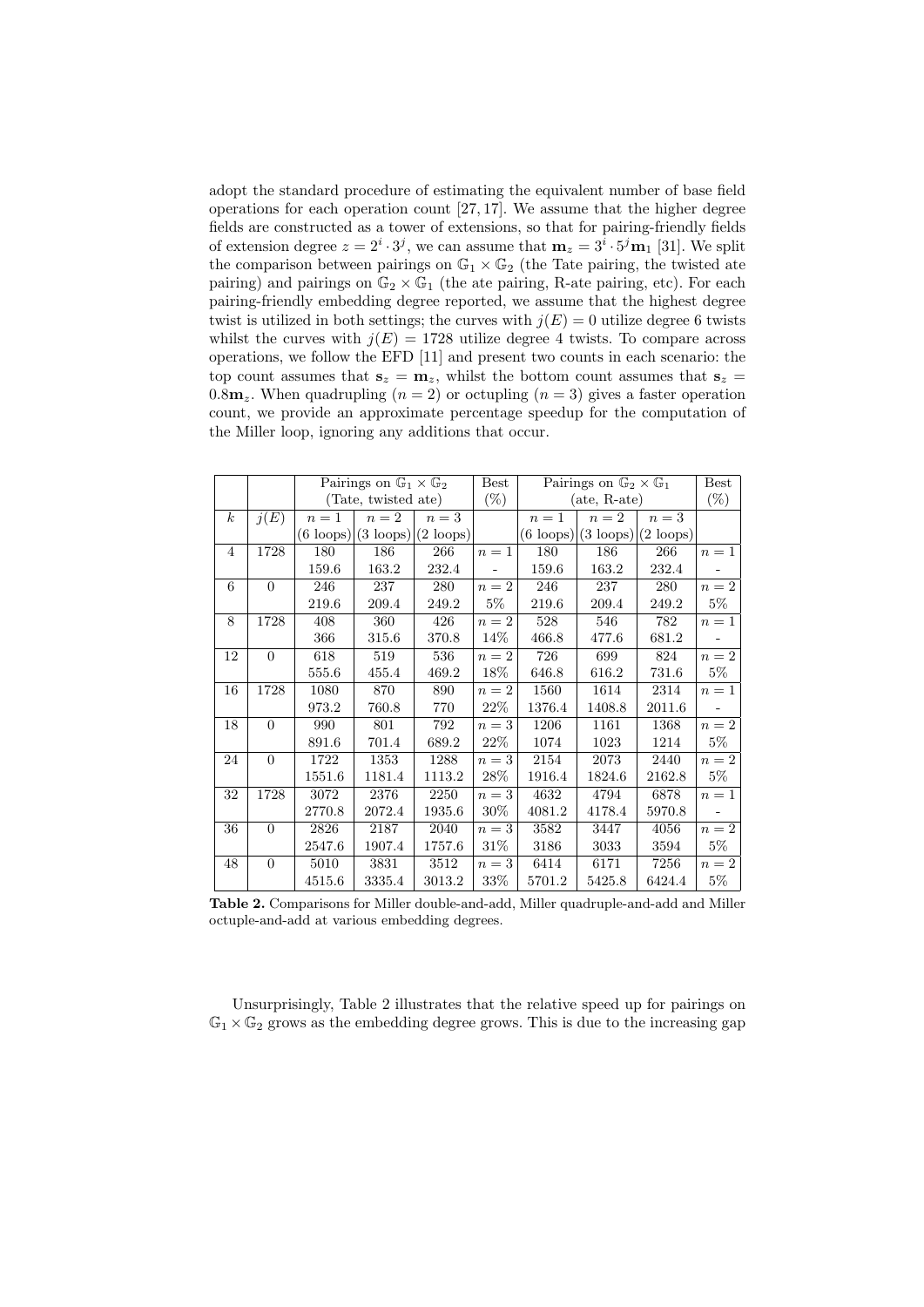between the complexity of operations in  $\mathbb{G}_1$  (which is defined over  $\mathbb{F}_q$ ) and  $\mathbb{G}_2$ (which is defined over  $\mathbb{F}_{q^k}$ ). In this case we see that  $6 \leq k \leq 16$  favor Miller quadruple-and-add, whilst Miller octuple-and-add takes over for  $k > 16$ , where it is clear that it is worthwhile spending many more operations in the base field in order to avoid costly arithmetic in  $\mathbb{F}_{q^k}$ . For pairings on  $\mathbb{G}_2 \times \mathbb{G}_1$ , we have a consistent speed up across all embedding degrees that utilize sextic twists. This is due to the complexity of the subfield operations in  $\mathbb{F}_{q^e}$  growing at the same rate as the complexity of operations in  $\mathbb{F}_{q^k}$ . Table 2 indicates that Miller double-and-add is still preferred for ate-like pairings using quartic twists, where we could conclude that the gap between operations in  $\mathbb{F}_{q^{k/4}}$  and those in  $\mathbb{F}_{q^k}$ isn't large enough to favor higher Miller tupling.

The large improvements in Table 2 certainly present a case for the investigation of higher degree Miller tupling ( $n \geq 4$ ). At these levels however, the formulas become quite complex and we have not reported any discoveries from these degrees due to space considerations. Namely, the size of the  $2<sup>n</sup>$ -tupling line in (2) grows exponentially as n increases (i.e. the degree of the affine  $2^n$ -tupling line formula is twice that of the  $2^{n-1}$ -tupling line). The fact that quadrupling was still preferred over octupling in most cases seems to suggest that larger  $n$ might not result in significant savings, at least for embedding degrees of this size.

We conclude by acknowledging that (in optimal implementations) the speedups in Table 2 may not be as large as we have claimed. In generating the comparisons, we reported the multiplication of the intermediate Miller value f by the Miller update g as a full extension field multiplication in  $\mathbb{F}_{n^k}$ , with complexity  $\mathbf{M} = \mathbf{m}_k = 3^i \cdot 5^j$  for  $k = 2^i \cdot 3^j$ . Although the value f is a general full extension field element,  $g$  tends to be sparse, especially when sextic twists are employed. For even degree twists, g takes the form  $g = g_1 \alpha + g_2 \beta + g_0$ , where  $g \in F_{p^k}, g_0, g_1, g_2 \in \mathbb{F}_{p^{k/d}}$  and  $\alpha$  and  $\beta$  are algebraic elements that do not affect multiplication costs (cf. [17]). For sextic twists, a general element of  $\mathbb{F}_{p^k}$  would be written as a polynomial over  $\mathbb{F}_{p^e}$  with six (rather than three) different coefficients belonging to  $\mathbb{F}_{p^{k/6}}$ . In this case, multiplying two general elements of  $\mathbb{F}_{p^{k}}$  would clearly require more multiplications than performing a multiplication between a general element (like  $f$ ) and a sparse element (like  $g$ ). Since the techniques in this paper gain advantage by avoiding multiplications between  $f$  and  $g$ , reporting a lesser complexity for this multiplication would decrease the relative speedup. Nevertheless, Miller quadruple-and-add and Miller octuple-and-add still strongly outperform the standard Miller double-and-add routine if we take  $\mathbf{m}_k \ll 3^i \cdot 5^j$ , particularly for pairings on  $\mathbb{G}_1 \times \mathbb{G}_2$  with large embedding degrees.

# 7 Acknowledgements

The authors wish to thank Huseyin Hisil, Douglas Stebila, Nicole Verna, and the anonymous referees for helpful comments and suggestions on earlier versions of this paper.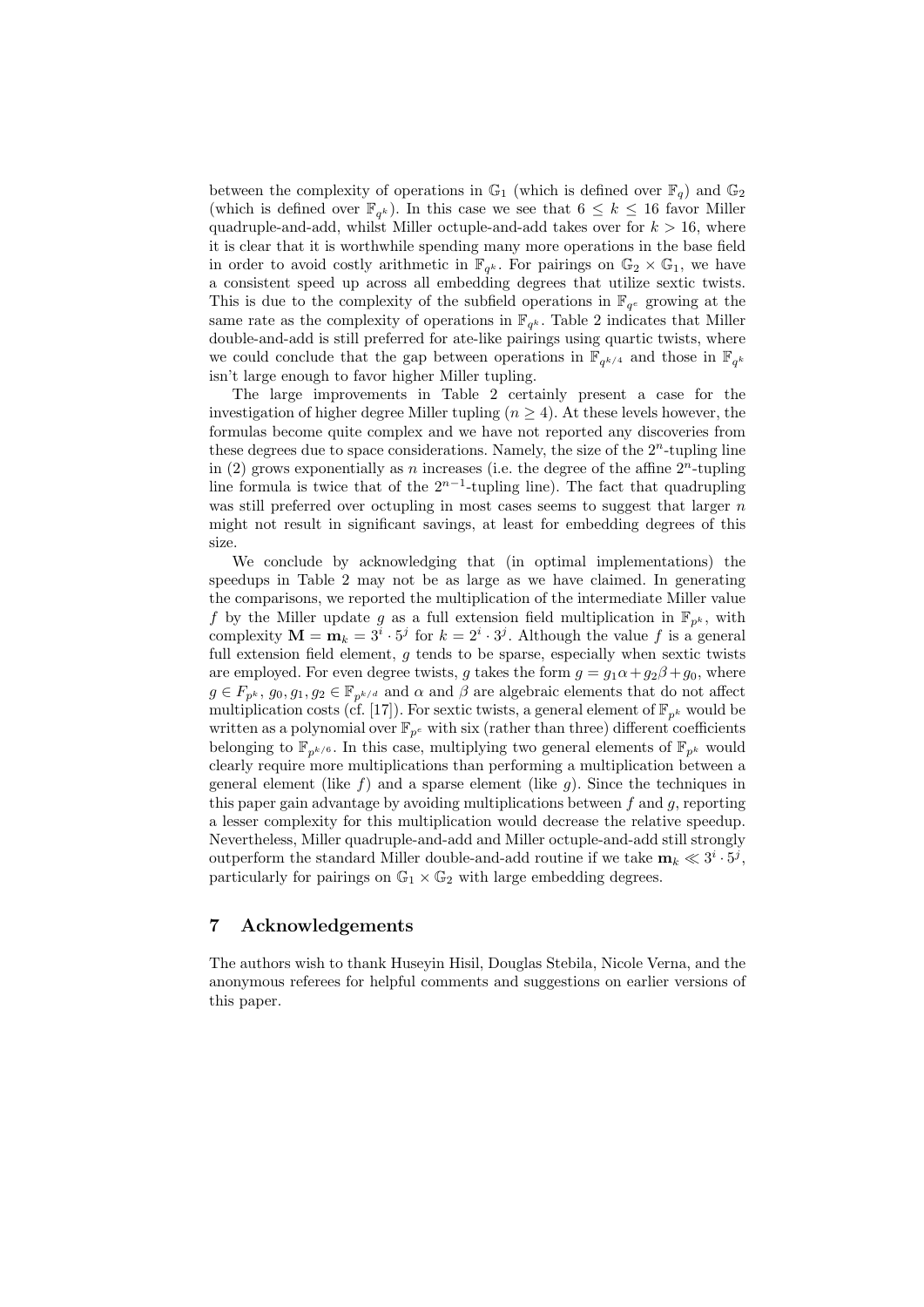# References

- 1. Christophe Arene, Tanja Lange, Michael Naehrig, and Christophe Ritzenthaler. Faster pairing computation. Cryptology ePrint Archive, Report 2009/155, 2009. http://eprint.iacr.org/.
- 2. Roberto M. Avanzi, Henri Cohen, Christophe Doche, Gerhard Frey, Tanja Lange, Kim Nguyen, and Frederik Vercauteren. The Handbook of Elliptic and Hyperelliptic Curve Cryptography. CRC, 2005.
- 3. Paulo S. L. M. Barreto, Steven D. Galbraith, Colm O'Eigeartaigh, and Michael Scott. Efficient pairing computation on supersingular abelian varieties. Des. Codes Cryptography, 42(3):239–271, 2007.
- 4. Paulo S. L. M. Barreto, Hae Yong Kim, Ben Lynn, and Michael Scott. Efficient algorithms for pairing-based cryptosystems. In Moti Yung, editor, CRYPTO, volume 2442 of Lecture Notes in Computer Science, pages 354–368. Springer, 2002.
- 5. Paulo S. L. M. Barreto, Ben Lynn, and Michael Scott. Constructing elliptic curves with prescribed embedding degrees. In Stelvio Cimato, Clemente Galdi, and Giuseppe Persiano, editors, SCN, volume 2576 of Lecture Notes in Computer Science, pages 257–267. Springer, 2002.
- 6. Paulo S. L. M. Barreto, Ben Lynn, and Michael Scott. On the selection of pairingfriendly groups. In Mitsuru Matsui and Robert J. Zuccherato, editors, Selected Areas in Cryptography, volume 3006 of Lecture Notes in Computer Science, pages 17–25. Springer, 2003.
- 7. Paulo S. L. M. Barreto, Ben Lynn, and Michael Scott. Efficient implementation of pairing-based cryptosystems. J. Cryptology, 17(4):321–334, 2004.
- 8. Paulo S. L. M. Barreto and Michael Naehrig. Pairing-friendly elliptic curves of prime order. In Bart Preneel and Stafford E. Tavares, editors, Selected Areas in Cryptography, volume 3897 of Lecture Notes in Computer Science, pages 319–331. Springer, 2005.
- 9. Naomi Benger and Michael Scott. Constructing tower extensions for the implementation of pairing-based cryptography. Cryptology ePrint Archive, Report 2009/556, 2009. http://eprint.iacr.org/.
- 10. Waldyr D. Benits Junior and Steven D. Galbraith. Constructing pairing-friendly elliptic curves using Gröbner basis reduction. In Galbraith [23], pages 336–345.
- 11. Daniel J. Bernstein and Tanja Lange. Explicit-formulas database. http://www.hyperelliptic.org/EFD.
- 12. Ian F. Blake, V. Kumar Murty, and Guangwu Xu. Refinements of miller's algorithm for computing the weil/tate pairing. J. Algorithms, 58(2):134–149, 2006.
- 13. Dan Boneh and Matthew K. Franklin. Identity-based encryption from the Weil pairing. In Joe Kilian, editor, CRYPTO, volume 2139 of Lecture Notes in Computer Science, pages 213–229. Springer, 2001.
- 14. Friederike Brezing and Annegret Weng. Elliptic curves suitable for pairing based cryptography. Des. Codes Cryptography, 37(1):133–141, 2005.
- 15. Sanjit Chatterjee, Palash Sarkar, and Rana Barua. Efficient computation of Tate pairing in projective coordinate over general characteristic fields. In Choonsik Park and Seongtaek Chee, editors, ICISC, volume 3506 of Lecture Notes in Computer Science, pages 168–181. Springer, 2004.
- 16. Craig Costello, Huseyin Hisil, Colin Boyd, Juan Manuel González Nieto, and Kenneth Koon-Ho Wong. Faster pairings on special Weierstrass curves. In Hovav Shacham and Brent Waters, editors, Pairing, volume 5671 of Lecture Notes in Computer Science, pages 89–101. Springer, 2009.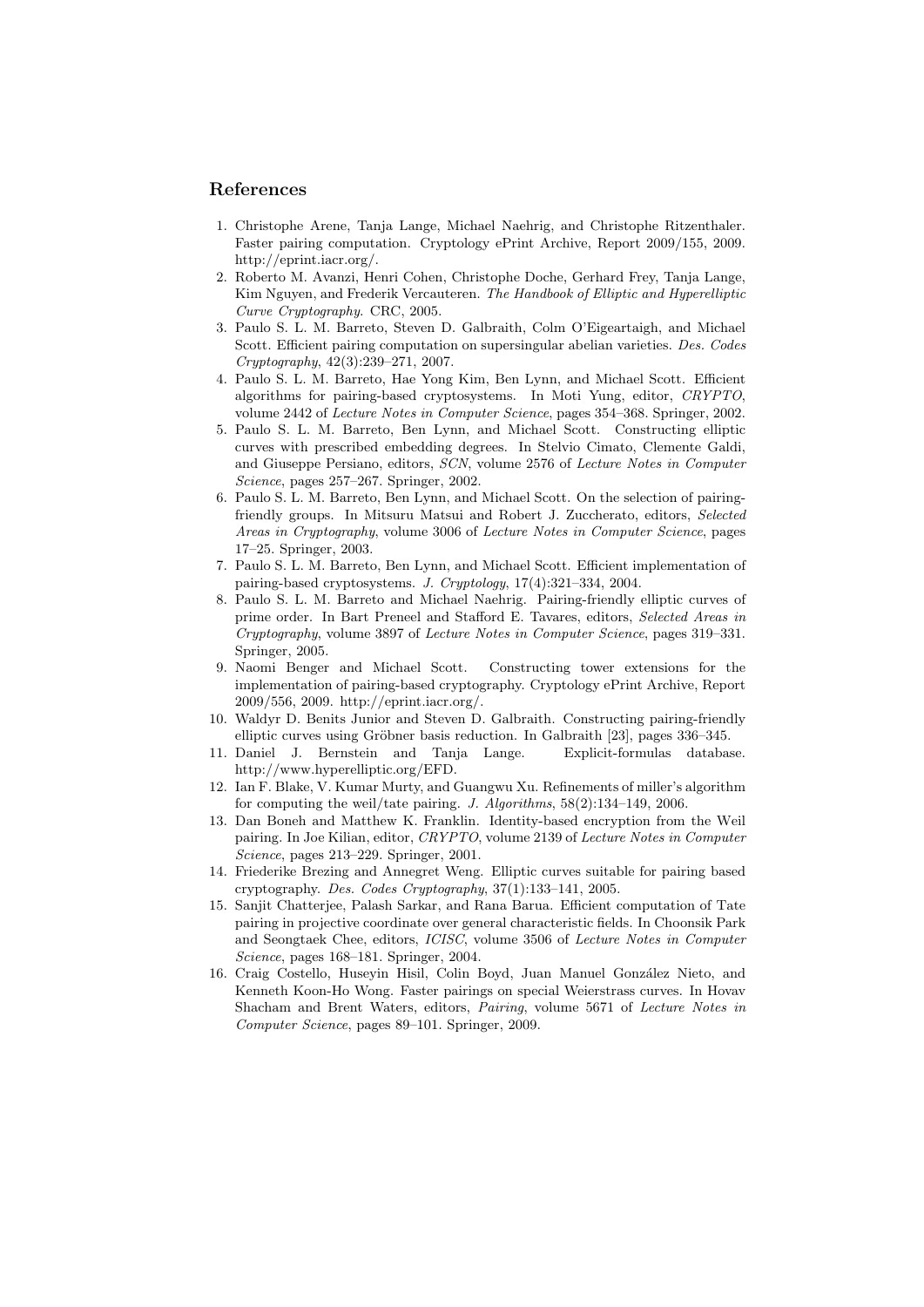- 17. Craig Costello, Tanja Lange, and Michael Naehrig. Faster pairing computations on curves with high-degree twists. In PKC 2010, Lecture Notes in Computer Science. Springer, 2010. To appear.
- 18. M. Prem Laxman Das and Palash Sarkar. Pairing computation on twisted Edwards form elliptic curves. In Galbraith and Paterson [25], pages 192–210.
- 19. Iwan M. Duursma and Hyang-Sook Lee. Tate pairing implementation for hyperelliptic curves  $y^2 = x^p - x + d$ . In Chi-Sung Laih, editor, *ASIACRYPT*, volume 2894 of Lecture Notes in Computer Science, pages 111–123. Springer, 2003.
- 20. David Freeman. Constructing pairing-friendly elliptic curves with embedding degree 10. In Florian Hess, Sebastian Pauli, and Michael E. Pohst, editors, ANTS, volume 4076 of Lecture Notes in Computer Science, pages 452–465. Springer, 2006.
- 21. David Freeman. A generalized Brezing-Weng algorithm for constructing pairingfriendly ordinary abelian varieties. In Galbraith and Paterson [25], pages 146–163.
- 22. David Freeman, Michael Scott, and Edlyn Teske. A taxonomy of pairing-friendly elliptic curves. J. Cryptology, 23(2):224–280, 2010.
- 23. Steven D. Galbraith, editor. Cryptography and Coding, 11th IMA International Conference, Cirencester, UK, December 18-20, 2007, Proceedings, volume 4887 of Lecture Notes in Computer Science. Springer, 2007.
- 24. Steven D. Galbraith, James F. McKee, and Paula C. Valença. Ordinary abelian varieties having small embedding degree. Finite Fields and their Applications, 13:800–814, 2007.
- 25. Steven D. Galbraith and Kenneth G. Paterson, editors. Pairing-Based Cryptography - Pairing 2008, Second International Conference, Egham, UK, September 1-3, 2008. Proceedings, volume 5209 of Lecture Notes in Computer Science. Springer, 2008.
- 26. Florian Hess. Pairing lattices. In Galbraith and Paterson [25], pages 18–38.
- 27. Florian Hess, Nigel P. Smart, and Frederik Vercauteren. The eta pairing revisited. IEEE Transactions on Information Theory, 52(10):4595–4602, 2006.
- 28. Sorina Ionica and Antoine Joux. Another approach to pairing computation in Edwards coordinates. In Dipanwita Roy Chowdhury, Vincent Rijmen, and Abhijit Das, editors, *INDOCRYPT*, volume 5365 of *Lecture Notes in Computer Science*, pages 400–413. Springer, 2008. http://eprint.iacr.org/2008/292.
- 29. Marc Joye, editor. Topics in Cryptology CT-RSA 2003, The Cryptographers' Track at the RSA Conference 2003, San Francisco, CA, USA, April 13-17, 2003, Proceedings, volume 2612 of Lecture Notes in Computer Science. Springer, 2003.
- 30. Ezekiel J. Kachisa, Edward F. Schaefer, and Michael Scott. Constructing Brezing-Weng pairing-friendly elliptic curves using elements in the cyclotomic field. In Galbraith and Paterson [25], pages 126–135.
- 31. Neal Koblitz and Alfred Menezes. Pairing-based cryptography at high security levels. In Nigel P. Smart, editor, IMA Int. Conf., volume 3796 of Lecture Notes in Computer Science, pages 13–36. Springer, 2005.
- 32. Eunjeong Lee, Hyang-Sook Lee, and Cheol-Min Park. Efficient and generalized pairing computation on abelian varieties. IEEE Transactions on Information Theory, 55(4):1793–1803, 2009.
- 33. Seiichi Matsuda, Naoki Kanayama, Florian Hess, and Eiji Okamoto. Optimised versions of the ate and twisted ate pairings. In Galbraith [23], pages 302–312.
- 34. Victor S. Miller. The Weil pairing, and its efficient calculation. Journal of Cryptology, 17:235–261, 2004.
- 35. Michael Scott. Computing the Tate pairing. In Alfred Menezes, editor, CT-RSA, volume 3376 of Lecture Notes in Computer Science, pages 293–304. Springer, 2005.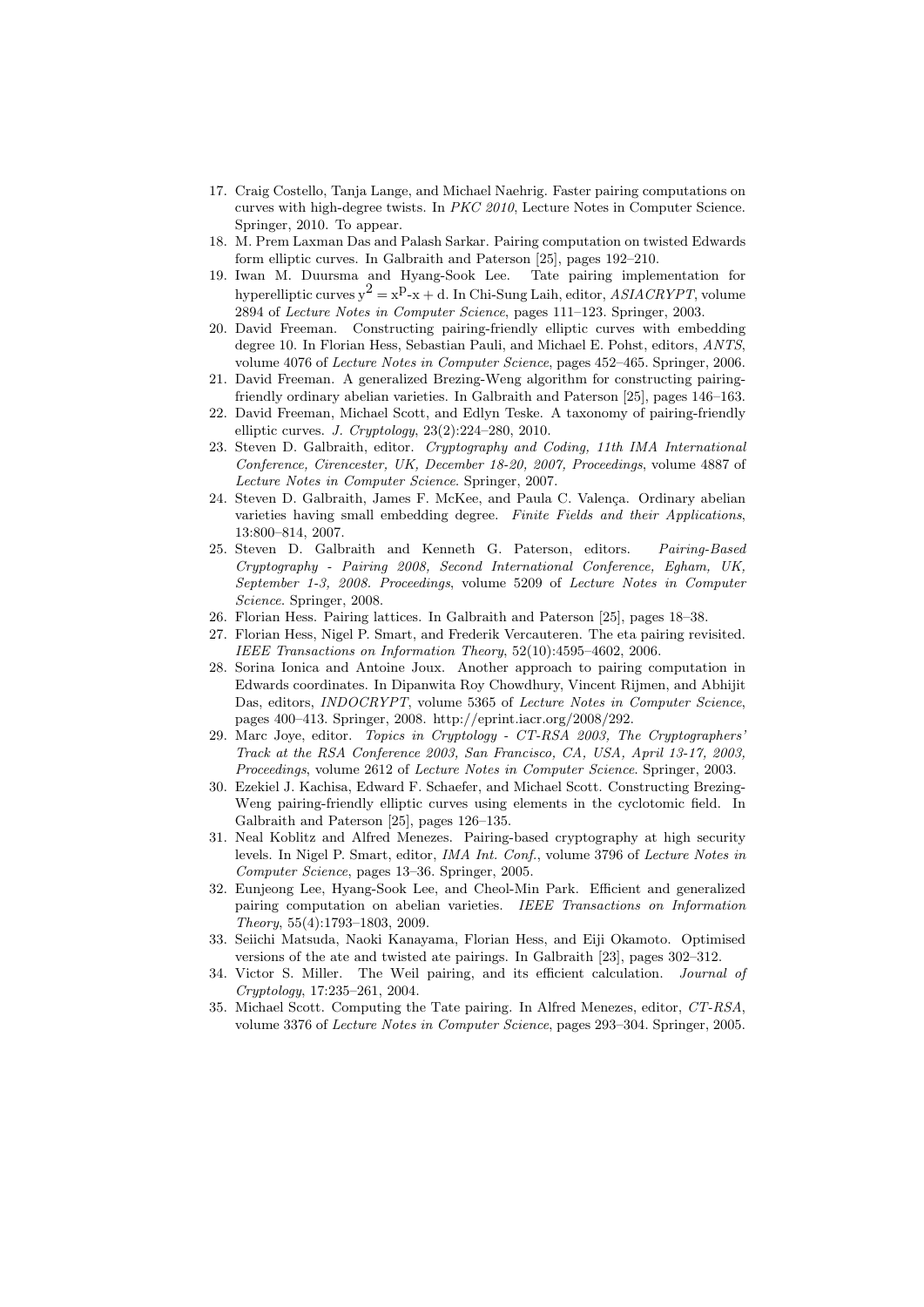- 36. Michael Scott and Paulo S. L. M. Barreto. Generating more MNT elliptic curves. Des. Codes Cryptography, 38(2):209–217, 2006.
- 37. Frederik Vercauteren. Optimal pairings. IEEE Transactions on Information Theory, 56(1):455–461, 2010.

# A Explicit Formulas

In each of the following four scenarios, we provide the sequence of operations required to compute the first point doubling and the  $2^n$ -tupling line function, followed by the additional formulae required to compute the subsequent point doublings.

# A.1 Quadrupling formulas for  $y^2 = x^3 + b$

 $A = Y_1^2$ ,  $B = Z_1^2$ ,  $C = A^2$ ,  $D = B^2$ ,  $E = (Y_1 + Z_1)^2 - A - B$ ,  $F = E^2$ ,  $G = X_1^2$ ,  $H = (X_1 + Y_1)^2 - A - G$ ,  $I = (X_1 + E)^2 - F - G$ ,  $J = (A + E)^2 - C - F$ ,  $K = (Y_1 + B)^2 - A - D$ ,  $L = 27b^2D$ ,  $M = 9bF$ ,  $N = A \cdot C$ ,  $R = A \cdot L$ ,  $S = bB$ ,  $T = S \cdot L$ ,  $U = S \cdot C$ ,  $X_{D1} = 2H \cdot (A - 9S)$ ,  $Y_{D1} = 2C + M - 2L$ ,  $Z_{D1} = 4J$ ,  $L_{1,0} = -4Z_1 \cdot (5N + 5R - 3T - 75U), \ L_{2,0} = -3G \cdot Z_1 \cdot (10C + 3M - 2L), \ L_{0,1} = 2I \cdot (5C + L),$  $L_{1,1} = 2K \cdot Y_{D1}, L_{0,0} = 2X_1 \cdot (N + R - 3T - 75U).$  $\label{eq:4.10} \boldsymbol{F}^* = \boldsymbol{L}_{1,0} \cdot \boldsymbol{x}_S + \boldsymbol{L}_{2,0} \cdot \boldsymbol{x}_S^2 + \boldsymbol{L}_{0,1} \cdot \boldsymbol{y}_S + \boldsymbol{L}_{1,1} \cdot \boldsymbol{x}_S \boldsymbol{y}_S + \boldsymbol{L}_{0,0}, \\ \boldsymbol{A}_2 = \boldsymbol{Y}_{D}^2 \boldsymbol{1}, \ \boldsymbol{B}_2 = \boldsymbol{Z}_{D}^2 \boldsymbol{1}, \ \boldsymbol{C}_2 = 3 b \boldsymbol{B}_2,$  $D_2 = 2 X_{D1} \, \cdot \, Y_{D1} \, , \ \ E_2 = \left( Y_{D1} + Z_{D1} \right)^2 - A_2 - B_2, \ \ F_2 = 3 C_2, \ \ X_{D2} = D_2 \, \cdot \, (A_2 - F_2),$  $Y_{D2} = (A_2 + F_2)^2 - 12C_2^2$ ,  $Z_{D2} = 4A_2 \cdot E_2$ .

The above sequence of operations costs  $14m_e + 16s_e + 4em_1$ .

# A.2 Quadrupling formulas for  $y^2 = x^3 + ax$

 $A = X_1^2$ ,  $B = Y_1^2$ ,  $C = Z_1^2$ ,  $D = aC$ ,  $X_{D1} = (A - D)^2$ ,  $E = 2(A + D)^2 - X_{D1}$ ,  $F = ((A - D + Y_1)^2 - B - X_{D1}), Y_{D1} = E \cdot F, Z_{D1} = 4B, G = A^2, H = D^2, I = G^2, J = H^2,$  $K = (X_1 + Z_1)^2 - A - C$ ,  $L = K^2$ ,  $M = (Y_1 + K)^2 - L - B$ ,  $N = ((G + H)^2 - I - J)$ ,  $R = aL$ ,  $S = R \cdot G$ ,  $T = R \cdot H, L_{1,1} = 2C \cdot Y_{D1}, L_{0,1} = M \cdot (5A \cdot (G + 3H) + D \cdot (13G - H)),$  $L_{2,0} = -C \cdot (15I + 17S + 5N - 7T - J), L_{1,0} = -K \cdot (5I + S + 19N + 5T - 3J),$  $L_{0,0}=A\cdot(I-5S-13N-5T+J).\ \ F^*=L_{1,0}\cdot x_S+L_{2,0}\cdot x_S^2+L_{0,1}\cdot y_S+L_{1,1}\cdot x_Sy_S+L_{0,0}, A_2=X_{D1}^2,$  $B_2=Y_{D1}^2\,,\;\; C_2=Z_{D1}^2\,,\;\; D_2=aC_2,\;\; X_{D2}=(A_2-D_2)^2,\;\; E_2=2(A_2+D_2)^2-X_{D2}\,,\;\; Z_{D2}=4B_2,$  $F_2 = ((A_2 - D_2 + Y_{D1})^2 - B_2 - X_{D2}, Y_{D2} = E_2 \cdot F_2.$ 

The above sequence of operations costs  $11\mathbf{m}_e + 20\mathbf{s}_e + 4e\mathbf{m}_1$ .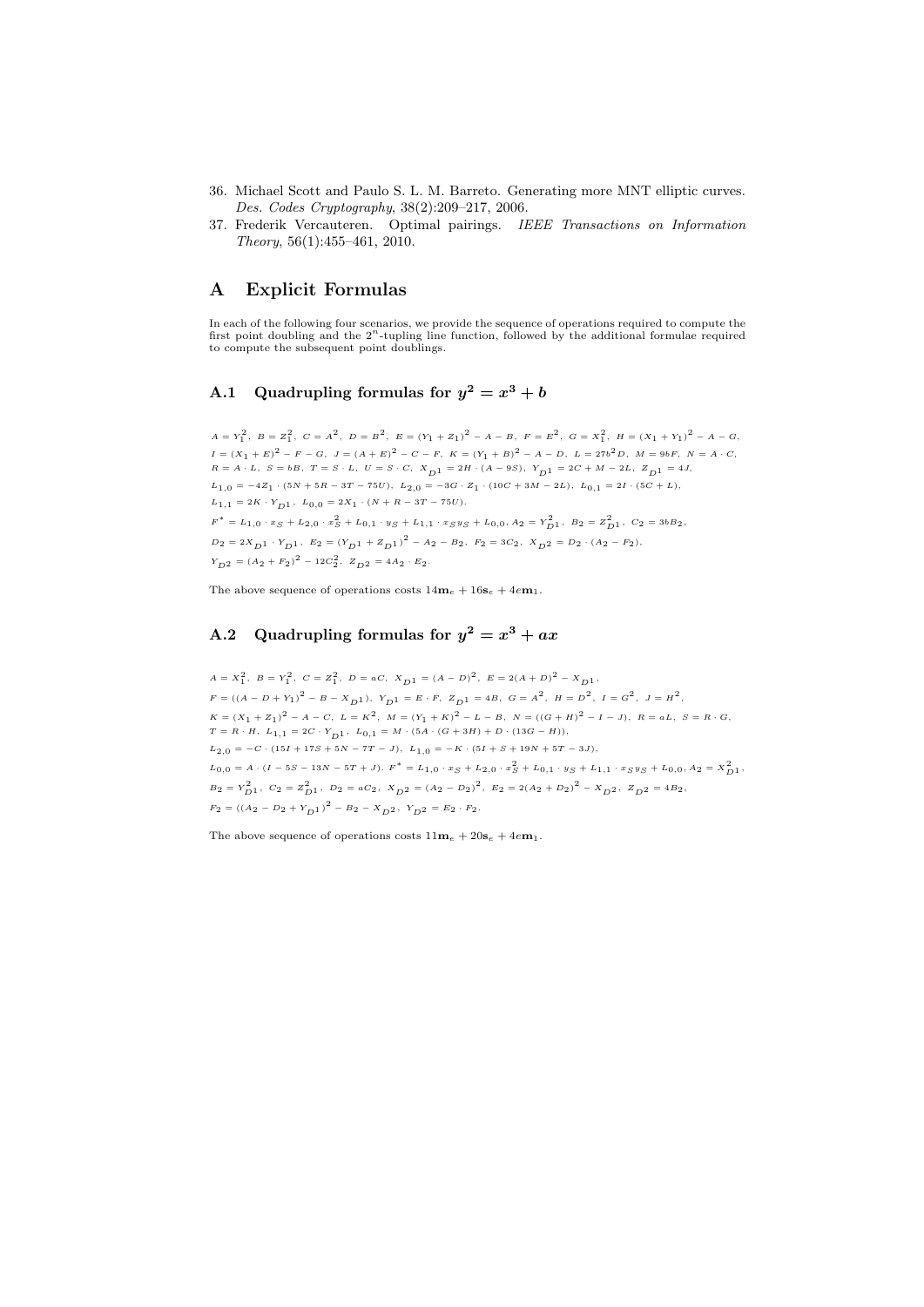## A.3 Octupling formulas for  $y^2 = x^3 + b$

 $Y_{1,2}=Y_1^2,\ \ Z_{1,s}=Z_1^2,\ \ Z_{1,2}=bZ_{1,s},\ \ Z_{1,s^2}=Z_{1,s}^2\ \ A=X_1^2,\ \ B=b^2Z_{1,s^2}\ \ C=(X_1+Y_1)^2-A-Y_{1,2},$  $D = \left(Y_1 + Z_1\right)^2 - Y_{1,2} - Z_{1,s}, \ \ E = 9 Z_{1,2}, \ \ X_{D^1} = C \cdot \left(Y_{1,2} - E\right), \ \ Y_{D^1} = \left(Y_{1,2} + E\right)^2 - 108 B,$  $Z_{D^1} = 4 Y_{1,2} \cdot D, Y_{1,4} = Y_{1,2}^2, \ Y_{1,8} = Y_{1,4}^2, \ Y_{1,16} = Y_{1,8}^2, \ Y_{1,6} = (Y_{1,2} + Y_{1,4})^2 - Y_{1,4} - Y_{1,8},$  $Y_{1,10} = (Y_{1,8} + Y_{1,2})^2 - Y_{1,16} - Y_{1,4}$ ,  $Y_{1,12} = (Y_{1,8} + Y_{1,4})^2 - Y_{1,16} - Y_{1,8}$ ,  $Y_{1,14} = (Y_{1,8} + Y_{1,6})^2 - Y_{1,16} - 2Y_{1,12}, Y_{1,18} = Y_{1,16} \cdot Y_{1,2}, Y_{1,20} = Y_{1,16} \cdot Y_{1,4}$  $Y_{1,22} = Y_{1,16} \cdot Y_{1,6}, \ \ Z_{1,4} = B, \ \ Z_{1,8} = Z_{1,4}^2, \ \ Z_{1,16} = Z_{1,8}^2, \ \ Z_{1,6} = (Z_{1,2} + Z_{1,4})^2 - Z_{1,4} - Z_{1,8},$  $Z_{1,10} = (Z_{1,8} + Z_{1,2})^2 - Z_{1,16} - Z_{1,4}$ ,  $Z_{1,12} = (Z_{1,8} + Z_{1,4})^2 - Z_{1,16} - Z_{1,8}$ ,  $Z_{1,14} = (Z_{1,8} + Z_{1,6})^2 - Z_{1,16} - 2Z_{1,12}, Z_{1,18} = Z_{1,16} \cdot Z_{1,2}, Z_{1,20} = Z_{1,16} \cdot Z_{1,4}, Z_{1,22} = Z_{1,16} \cdot Z_{1,6},$  $C_0^{YZ} = {\bf Y}_{1,22}, \ \ C_1^{YZ} = {\bf Y}_{1,20}\cdot{\bf Z}_{1,2}, \ \ C_2^{YZ} = {\bf Y}_{1,18}\cdot{\bf Z}_{1,4}, \ \ C_3^{YZ} = {\bf Y}_{1,16}\cdot{\bf Z}_{1,6}, \ \ C_4^{YZ} = {\bf Y}_{1,14}\cdot{\bf Z}_{1,8},$  $C_5^{YZ} = {\bf Y}_{1,12}\cdot{\bf Z}_{1,10}, \ \ C_6^{YZ} = {\bf Y}_{1,10}\cdot{\bf Z}_{1,12}, \ \ C_7^{YZ} = {\bf Y}_{1,8}\cdot{\bf Z}_{1,14}, \ \ C_8^{YZ} = {\bf Y}_{1,6}\cdot{\bf Z}_{1,16},$  $C_9^{YZ} = {\bf Y}_{1,4}\cdot{\bf Z}_{1,18},~~ C_{10}^{YZ} = {\bf Y}_{1,2}\cdot{\bf Z}_{1,20},~~ C_{11}^{YZ} = {\bf Z}_{1,22},~~{\bf F}={\bf A}\cdot{\bf Z}_{1,s},~~{\bf G} = (Y_{1,2}+{\bf Z}_{1,s})^2-{\bf Y}_{1,4}-{\bf Z}_{1,s^2},~~ C_{10} = (Y_{1,2}+{\bf Z}_{1,s})^2+{\bf Y}_{1,5}$  $H\,=\,C\,\cdot\,D\,,~~I\,=\,C^{\,2}\,\,J\,=\,Y_{\,1\,,\,2}\,\cdot\,(Y_{\,1\,,\,2}\,+\,3\,Z_{\,1\,,\,2}\,),~~K\,=\,D\,\cdot\,Z_{\,1\,,\,s}\,,~~L\,=\,C\,\cdot\,Z_{\,1\,,\,s}\,,~~M\,=\,A\,\cdot\,D\,,~~N\,=\,Y_{\,1\,,\,2}\,\cdot\,D\,,$  $L_{4,0} = -18F \cdot (-9565938C_{10}^{YZ} + 95659380C_9^{YZ} - 101859525C_8^{YZ} + 14880348C_7^{YZ} + 57100383C_6^{YZ})$  $-\; 52396146C_5^{YZ}+14332383C_4^{YZ}-4578120C_3^{YZ}-513162C_2^{YZ}+15732C_1^{YZ}+7C_0^{YZ}),$  $L_{3,0} = -12G \cdot (-14348907 C_{11}^{YZ} + 239148450 C_{10}^{YZ} - 643043610 C_9^{YZ} + 350928207 C_8^{YZ} - 60407127 C_7^{YZ}$  $-\ 8575227 C_6^{YZ} - 7841853 C_5^{YZ} + 12011247 C_4^{YZ} - 3847095 C_3^{YZ} - 1325142 C_2^{YZ} + 56238 C_1^{YZ} + 35 C_0^{YZ}),$  $L_{2,0} = -27H \cdot (-54206982C_{10}^{YZ} + 157660830C_{9}^{YZ} - 120282813C_{8}^{YZ} + 50368797C_{7}^{YZ} - 25747551C_{6}^{YZ})$  $+\ 10693215C_5^{YZ} - 3826845C_4^{YZ} + 777789C_3^{YZ} + 35682C_2^{YZ} + 4102C_1^{YZ} + 7C_0^{YZ} + 4782969C_{11}^{YZ}),$  $L_{1,0} = -18I \cdot (-4782969C_{11}^{YZ} + 28697814C_{10}^{YZ} - 129317310C_9^{YZ} + 130203045C_8^{YZ} - 48479229C_7^{YZ})$  $+ 11593287C_6^{YZ} - 619407C_5^{YZ} + 1432485C_4^{YZ} - 883197C_3^{YZ} + 32814C_2^{YZ} - 1318C_1^{YZ} + C_0^{YZ}$  $L_{0,0} = 2J\cdot(14348907C_{11}^{YZ} - 47829690C_{10}^{YZ} + 413461098C_9^{YZ} - 669084219C_8^{YZ} + 369351495C_7^{YZ})$  $-\ 136370385C_6^{YZ} - 20484171C_5^{YZ} + 23839029C_4^{YZ} - 2583657C_3^{YZ} - 524898C_2^{YZ} - 6750C_1^{YZ} + C_0^{YZ}),$  $L_{3,1} = 8K \cdot (-28697814 C_{10}^{YZ} + 95659380 C_{9}^{YZ} - 61115715 C_{8}^{YZ} + 6377292 C_{7}^{YZ} + 19033461 C_{6}^{YZ} - 14289858 C_{5}^{YZ} - 16115715 C_{8}^{ZZ} - 16142896 C_{9}^{ZZ} - 16166 C_{10}^{ZZ} - 16166 C_{11}^{ZZ} - 16166 C_{12}^{ZZ} - 16166 C_{13}^{ZZ} - 16166 C_{14}^{$  $+\ 3307473C_4^{YZ} - 915624C_3^{YZ} - 90558C_2^{YZ} + 2484C_1^{YZ} + C_0^{YZ}),$  $L_{2,1} = 216L \cdot (3188646 C_{10}^{YZ} - 7085880 C_9^{YZ} + 4546773 C_8^{YZ} - 3779136 C_7^{YZ} + 5084775 C_6^{YZ} - 3601260 C_5^{YZ} )$  $+\ 1192077C_4^{YZ} - 363744C_3^{YZ} - 56610C_2^{YZ} + 1960C_1^{YZ} + C_0^{YZ}),$  $L_{1,1} = 72M \cdot (-9565938C_{10}^{YZ} + 10628820C_{9}^{YZ} - 11160261C_{8}^{YZ} + 20549052C_{7}^{YZ} - 24360993C_{6}^{YZ})$  $+\ 11674206C_5^{YZ} - 2214945C_4^{YZ} + 434808C_3^{YZ} - 112266C_2^{YZ} + 8148C_1^{YZ} + 7C_0^{YZ}),$  $L_{0,1} = 8N \cdot (-14348907 C_{11}^{YZ} + 28697814 C_{10}^{YZ} - 77590386 C_9^{YZ} + 208856313 C_8^{YZ} - 152208639 C_7^{YZ}$  $+\ 87333471C_6^{YZ} -19135521C_5^{YZ} +543105C_4^{YZ} -2329479C_3^{YZ} +508302C_2^{YZ} -4138C_1^{YZ} +21C_0^{YZ}),$  $\label{eq:4.10} \boldsymbol{F}^*=\alpha\cdot(L_{4,0}\cdot\boldsymbol{x}_S^4+L_{3,0}\cdot\boldsymbol{x}_S^3+L_{2,0}\cdot\boldsymbol{x}_S^2+L_{1,0}\cdot\boldsymbol{x}_S+L_{3,1}\cdot\boldsymbol{x}_S^3\boldsymbol{y}_S+L_{2,1}\cdot\boldsymbol{x}_S^2\boldsymbol{y}_S+L_{1,1}\cdot\boldsymbol{x}_S\boldsymbol{y}_S+L_{0,0}),$  $A_2=Y_{D1}^2\,,\;\;B_2=Z_{D1}^2\,,\;\;C_2=3bB_2\,,\;\;D_2=2X_{D1}\,\cdot\,Y_{D1}\,,\;\;E_2={(Y_{D1}+Z_{D1})}^2-A_2-B_2,\;\;F_2=3C_2\,,$  $X_{D2} = D_2 \cdot (A_2 - F_2), \ Y_{D2} = (A_2 + F_2)^2 - 12C_2^2, \ Z_{D2} = 4A_2 \cdot E_2.$  $A_3=Y_{D^2}^2, \ \ B_3=Z_{D^2}^2, \ \ C_3=3bB_3, \ \ D_3=2X_{D^2}\cdot Y_{D^2}, \ \ E_3=(Y_{D^2}+Z_{D^2})^2-A_3-B_3, \ \ F_3=3C_3,$ 

 $X_{D3} = D_3 \cdot (A_3 - F_3), Y_{D3} = (A_3 + F_3)^2 - 12C_3^2, Z_{D3} = 4A_3 \cdot E_3.$ 

The above sequence of operations costs  $40\mathbf{m}_e + 32\mathbf{s}_e + 8\mathbf{e}\mathbf{m}_1$ .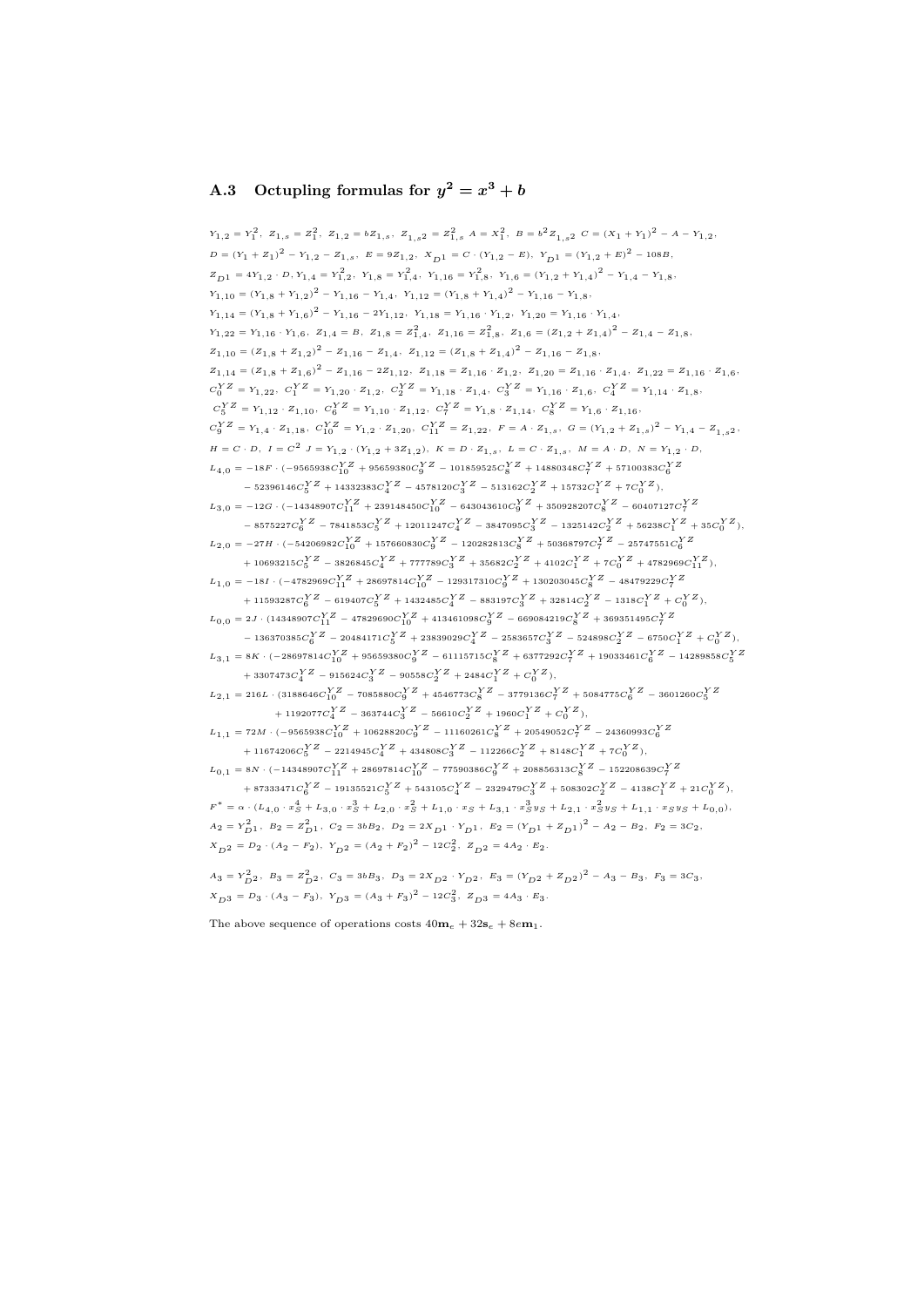## A.4 Octupling formulas for  $y^2 = x^3 + ax$

 $x_{1,2} = x_1^2$ ,  $B = Y_1^2$ ,  $z_{1,s} = z_1^2$ ,  $z_{1,2} = a z_{1,s}$ ,  $x_{D1} = (x_{1,2} - z_{1,2})^2$ ,  $E = 2(x_{1,2} + z_{1,2})^2 - x_{D1}$ ,  $F = \left( x_{1,2} - z_{1,2} + r_1 \right)^2 - B - x_{D^1}, \ \ Y_{D^1} = E \cdot F, \ \ Z_{D^1} = 4B, \ \ Z_{1,s^2} = Z_{1,s}^2, \ \ Z_{1,s^4} = Z_{1,s^2}^2, \ \ X_{1,2} = x_1^2,$  $x_{1,4} = x_{1,2}^2$ ,  $x_{1,8} = x_{1,4}^2$ ,  $x_{1,16} = x_{1,8}^2$ ,  $x_{1,32} = x_{1,16}^2$ ,  $x_{1,6} = (x_{1,2} + x_{1,4})^2 - x_{1,4} - x_{1,8}$ ,  $X_{1,10} = (X_{1,2} + X_{1,8})^2 - X_{1,4} - X_{1,16}, \ X_{1,12} = (X_{1,4} + X_{1,8})^2 - X_{1,8} - X_{1,16},$  $X_{1,14} = (X_{1,8} + X_{1,6})^2 - X_{1,16} - 2X_{1,12}, X_{1,18} = (X_{1,16} + X_{1,2})^2 - X_{1,32} - X_{1,4}$  $X_{1,20} = (X_{1,16} + X_{1,4})^2 - X_{1,32} - X_{1,8}, \ X_{1,22} = (X_{1,16} + X_{1,6})^2 - X_{1,32} - 2X_{1,12},$  $X_{1,24} = (X_{1,16} + X_{1,8})^2 - X_{1,32} - X_{1,16}, \ X_{1,26} = (X_{1,16} + X_{1,10})^2 - X_{1,32} - 2X_{1,20},$  $x_{1,28} = (x_{1,16} + x_{1,12})^2 - x_{1,32} - 2x_{1,24}, \ x_{1,30} = (x_{1,16} + x_{1,14})^2 - x_{1,32} - 4x_{1,28}, \ z_{1,4} = a^2 z_{1,s^2},$  $\label{eq:z11} Z_{1,8} = a^4 Z_{1,s^4}, \ \ Z_{1,16} = Z_{1,8}^2, \ \ Z_{1,32} = Z_{1,16}^2, \ \ Z_{1,6} = (Z_{1,2} + Z_{1,4})^2 - Z_{1,4} - Z_{1,8},$  $Z_{1,10} = (Z_{1,2} + Z_{1,8})^2 - Z_{1,4} - Z_{1,16}, \ Z_{1,12} = (Z_{1,4} + Z_{1,8})^2 - Z_{1,8} - Z_{1,16},$  $Z_{1,14} = (Z_{1,8} + Z_{1,6})^2 - Z_{1,16} - 2Z_{1,12}, Z_{1,18} = (Z_{1,16} + Z_{1,2})^2 - Z_{1,32} - Z_{1,4}$  $z_{1,20} = (z_{1,16} + z_{1,4})^2 - z_{1,32} - z_{1,8}, \ z_{1,22} = (z_{1,16} + z_{1,6})^2 - z_{1,32} - z_{2,12}$  $Z_{1,24} = (Z_{1,16} + Z_{1,8})^2 - Z_{1,32} - Z_{1,16}, Z_{1,26} = (Z_{1,16} + Z_{1,10})^2 - Z_{1,32} - 2Z_{1,20},$  $z_{1,28} = (z_{1,16} + z_{1,12})^2 - z_{1,32} - 2z_{1,24}, \ z_{1,30} = (z_{1,16} + z_{1,14})^2 - z_{1,32} - 4z_{1,28}, \ C_0^{\overline{XZ}} = x_{1,32}$  $C_1^{XZ} = X_{1,30} \cdot Z_{1,2}, \ \ C_2^{XZ} = X_{1,28} \cdot Z_{1,4}, \ \ C_3^{XZ} = X_{1,26} \cdot Z_{1,6}, \ \ C_4^{XZ} = X_{1,24} \cdot Z_{1,8},$  $C_5^{XZ} = X_{1,22} \cdot Z_{1,10}, \ C_6^{XZ} = X_{1,20} \cdot Z_{1,12}, \ C_7^{XZ} = X_{1,18} \cdot Z_{1,14}, \ C_8^{XZ} = X_{1,16} \cdot Z_{1,16},$  $C_9^{XZ} = X_{1,14} \cdot Z_{1,18}, \ \ C_{10}^{XZ} = X_{1,12} \cdot Z_{1,20}, \ \ C_{11}^{XZ} = X_{1,10} \cdot Z_{1,22}, \ \ C_{12}^{XZ} = X_{1,8} \cdot Z_{1,24},$  $C_{13}^{XZ} = X_{1,6} \cdot Z_{1,26}, \ C_{14}^{XZ} = X_{1,4} \cdot Z_{1,28}, \ C_{15}^{XZ} = X_{1,2} \cdot Z_{1,30}, \ C_{16}^{XZ} = Z_{1,32},$  $G = (X_{1,2} + Z_{1,s2})^2 - X_{1,4} - Z_{1,s4}$ ,  $H = (X_1 + Z_1)^2 - X_{1,2} - Z_{1,s}$ ,  $II = H^2$ ,  $J = H \cdot II$ ,  $K = (X_{1,4} + Z_{1,s})^2 - X_{1,8} - Z_{1,s^2}, \ \ L = (H + X_{1,4})^2 - II - X_{1,8}, \ \ M = (Y_1 + Z_{1,s^2})^2 - B - Z_{1,s^4},$  $N = (Y_1 + Z_{1,s})^2 - B - Z_{1,s^2}, R = H \cdot N, S = II \cdot Y_1, T = (X_{1,2} + Y_1)^2 - X_{1,4} - B, U = T \cdot H,$  $L_{4,0} = -2G \cdot (63C_0^{XZ} + 546C_1^{XZ} - 17646C_2^{XZ} - 86058C_3^{XZ} - 944238C_4^{XZ} - 925278C_5^{XZ}$ 

 $-4412322C_6^{XZ} - 2092730C_7^{XZ} - 318342C_8^{XZ} + 1595958C_9^{XZ} + 2710846C_{10}^{XZ} + 441618C_{11}^{XZ}$  $+\ 325074C_{12}^{XZ}+21510C_{13}^{XZ}+2930C_{14}^{XZ}-46C_{15}^{XZ}+C_{16}^{XZ}\big),$  $L_{3,0} = -2J \cdot (105 C_0^{XZ} + 756 C_1^{XZ} - 15990 C_2^{XZ} - 84112 C_3^{XZ} - 1082058 C_4^{XZ} - 610644 C_5^{XZ}$  $-\; 2610994 C_6^{X\,Z} \; - \; 2003688 C_7^{X\,Z} \; - \; 13594266 C_8^{X\,Z} \; - \; 674868 C_9^{X\,Z} \; + \; 164566 C_{10}^{X\,Z} \; + \; 223168 C_{11}^{X\,Z}$  $+ 232998C_{12}^{XZ} - 492C_{13}^{XZ} + 2226C_{14}^{XZ} + 56C_{15}^{XZ} - 7C_{16}^{XZ}$  $L_{2,0} = -4K \cdot (189 C_0^{XZ} + 882 C_1^{XZ} + 6174 C_2^{XZ} - 26274 C_3^{XZ} - 1052730 C_4^{XZ} - 449598 C_5^{XZ}$  $-\ 1280286C_6^{XZ} - 1838850C_7^{XZ} - 23063794C_8^{XZ} - 1543290C_9^{XZ} + 539634C_{10}^{XZ} + 646922C_{11}^{XZ}$  $+\ 1386918C_{12}^{XZ} + 75846C_{13}^{XZ} + 17262C_{14}^{XZ} + 922C_{15}^{XZ} - 35C_{16}^{XZ} ),$  $L_{1,0} = 4 L \cdot (9 C_0^X {Z} \, - \, 3666 C_2^X {Z} \, + \, 2580 C_3^X {Z} \, + \, 263226 C_4^X {Z} \, + \, 328248 C_5^X {Z}$  $+\ 1359882C_6^{XZ} + 1017948C_7^{XZ} + 11998650C_8^{XZ} + 1661904C_9^{XZ} + 1958226C_{10}^{XZ} + 178956C_{11}^{XZ}$  $-\; 315222C_{12}^{XZ} \; - \; 39560C_{13}^{XZ} \; - \; 4842C_{14}^{XZ} \; - \; 252C_{15}^{XZ} \; + \; 7C_{16}^{XZ} \, ),$  $L_{0,0} = 2X_{1,6} \cdot (C_0^{\textstyle XZ} - 42C_1^{\textstyle XZ} - 834C_2^{\textstyle XZ} - 8702C_3^{\textstyle XZ} - 38898C_4^{\textstyle XZ} + 80886C_5^{\textstyle XZ}$  $+ 654642C_6^{XZ} + 450098C_7^{XZ} + 3346502C_8^{XZ} + 450098C_9^{XZ} + 654642C_{10}^{XZ} + 80886C_{11}^{XZ}$  $-\ 38898C_{12}^{XZ} \ - \ 8702C_{13}^{XZ} \ - \ 834C_{14}^{XZ} \ - \ 42C_{15}^{XZ} \ + \ C_{16}^{XZ} \,),$  $L_{3,1} = 2M \cdot (8C_0^{XZ} + 73C_1^{XZ} - 2718C_2^{XZ} - 12087C_3^{XZ} - 110316C_4^{XZ} - 143283C_5^{XZ}$  $-603830C_6^{XZ} - 159171C_7^{XZ} + 1273368C_8^{XZ} + 301915C_9^{XZ} + 286566C_{10}^{XZ} + 27579C_{11}^{XZ}$  $+\ 48348C_{12}^{XZ} + 1359C_{13}^{XZ} - 146C_{14}^{XZ} - C_{15}^{XZ} \,,$  $L_{2,1} = R \cdot (216 C_0^{XZ} + 1719 C_1^{XZ} - 49530 C_2^{XZ} - 225297 C_3^{XZ} - 2336292 C_4^{XZ} - 1899741 C_5^{XZ}$ 

 $-\; 8313570C_6^{X\,Z} \; - \; 3992373C_7^{X\,Z} \; - \; 6366840C_8^{X\,Z} \; + \; 1434309C_9^{X\,Z} \; + \; 2776722C_{10}^{X\,Z} \; + \; 427917C_{11}^{X\,Z}$  $+\ 107508C_{12}^{XZ} + 10017C_{13}^{XZ} + 2122C_{14}^{XZ} - 7C_{15}^{XZ} \big),$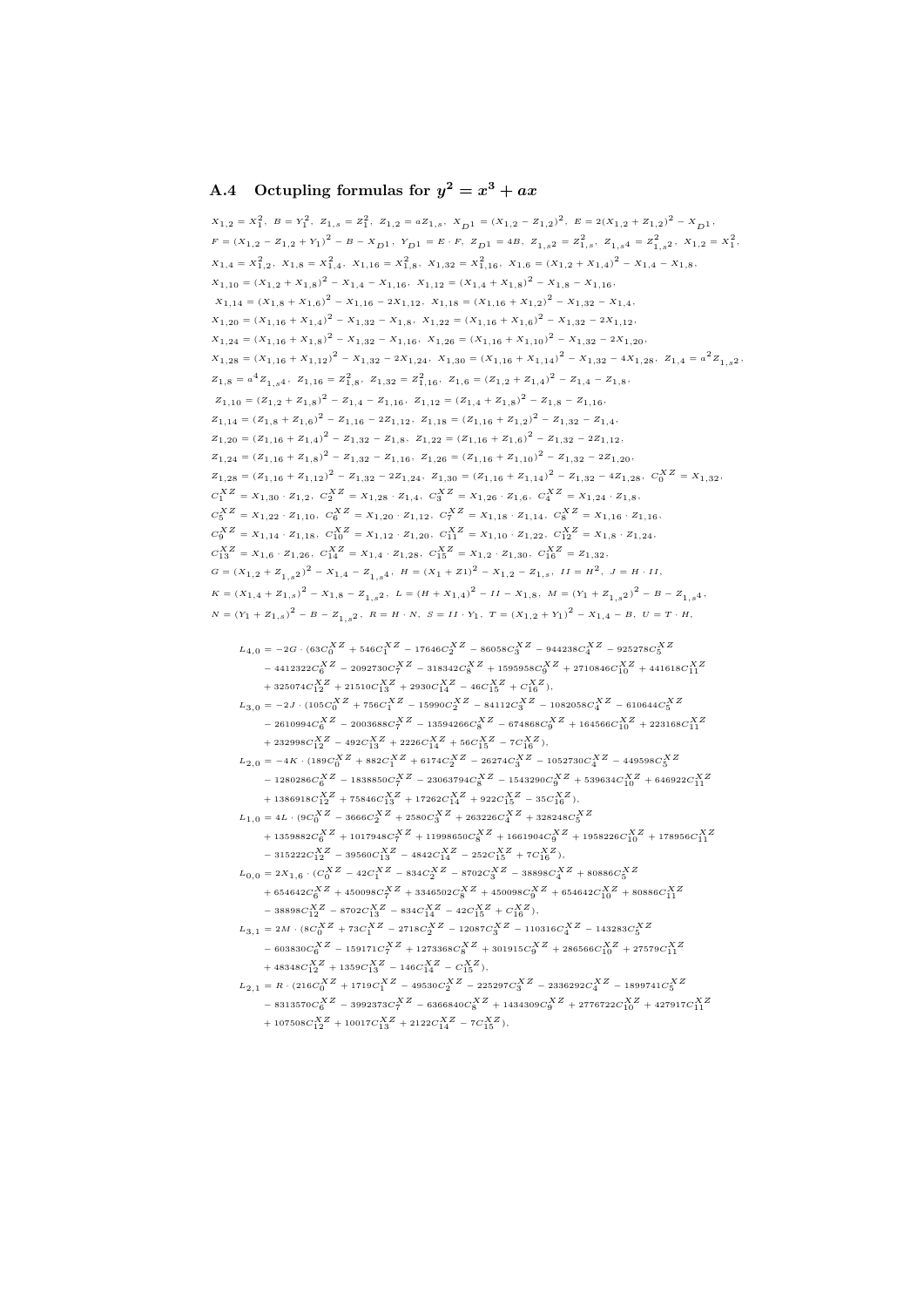```
L_{1,1} = S\cdot (504 C_0^{X\,Z} + 3055 C_1^{X\,Z} - 38146 C_2^{X\,Z} - 226593 C_3^{X\,Z} - 3358356 C_4^{X\,Z} - 982485 C_5^{X\,Z}-\ 3428010C_6^{XZ} \ - \ 4734229C_7^{XZ} \ - \ 46394904C_8^{XZ} \ - \ 2925939C_9^{XZ} \ - \ 560070C_{10}^{XZ} \ + \ 510845C_{11}^{XZ}+\ 849828C_{12}^{XZ} + 15897C_{13}^{XZ} + 3570C_{14}^{XZ} - 7C_{15}^{XZ} \big),L_{0,1} = U \cdot (168 C_0^{XZ} + 417 C_1^{XZ} + 26106 C_2^{XZ} + 19449 C_3^{XZ} - 808860 C_4^{XZ} - 981963 C_5^{XZ}-3150686C_6^{XZ} - 1673251C_7^{XZ} - 16203528C_8^{XZ} - 1636605C_9^{XZ} - 889746C_{10}^{XZ} + 58347C_{11}^{XZ}+ 226252C_{12}^{XZ} + 2919C_{13}^{XZ} + 630C_{14}^{XZ} - C_{15}^{XZ}
```

$$
F^*=\alpha\cdot (L_{4,0}\cdot x_S^4+L_{3,0}\cdot x_S^3+L_{2,0}\cdot x_S^2+L_{1,0}\cdot x_S+L_{3,1}\cdot x_S^3y_S+L_{2,1}\cdot x_S^2y_S+L_{1,1}\cdot x_Sy_S+L_{0,0}),
$$

 $A_2 = X_1^2$ ,  $B_2 = Y_1^2$ ,  $C_2 = Z_1^2$ ,  $D_2 = aC_2$ ,  $X_{D2} = (A_2 - D_2)^2$ ,  $E_2 = 2(A_2 + D_2)^2 - X_{D2}$ ,  $Z_{D2} = 4B_2$ ,  $F_2 = ((A_2 - D_2 + Y_1)^2 - B_2 - X_{D2}, Y_{D2} = E_2 \cdot F_2.$ 

 $A_3 = X_1^2$ ,  $B_3 = Y_1^2$ ,  $C_3 = Z_1^2$ ,  $D_3 = aC_3$ ,  $X_{D3} = (A_3 - D_3)^2$ ,  $E_3 = 2(A_3 + D_3)^2 - X_{D3}$ ,  $Z_{D3} = 4B_3$ ,  $F_3 = ((A_3 - D_3 + Y_1)^2 - B_3 - X_{D3}, Y_{D3} = E_3 \cdot F_3.$ 

The above sequence of operations costs  $32m_e + 57s_e + 8em_1$ .

# B Explicit Formulas

The following MAGMA code is a simple implementation of the Miller quadruple-and-and and Miller octuple-and-add algorithms. We specify curves of the form  $y^2 = x^3 + b$  and condense the code due<br>to space considerations. The main function Miller2nTuple takes as inputs the two points R and S on  $\hat{E}$ , the value r which is the order of R, the two curve constants a and b, the integer n (for  $2^n$ tupling) and the full extension field K, so that  $R, S \in E(K)$ . Miller2nTuple either calls the function Quadruple or the function Octuple for  $n = 2$  and  $n = 3$  respectively (the call to Octuple is currently commented out).

function Dbl(X1,Y1,Z1, xQ, yQ,b) A:=X1^2; B:=Y1^2; C:=Z1^2; D:=3\*b\*C; E:=(X1+Y1)^2-A-B; F:=(Y1+Z1)^2-B-C; G:=3\*D; X3:=E\*(B-G);<br>Y3:=(B+G)^2-12\*D^2; Z3:=4\*B\*F; L10:= 3\*A; L01:=-F; L00:=D-B; F:=L10\*xQ+L01\*yQ+L00; return X3,Y

function Add(X1, Y1, Z1, X2, Y2, Z2, xQ, yQ) c1:=X2-xQ; t1:=Z1+X2; t1:=X1-t1; t2:=Z1+Y2; t2:=Y1-t2; F:=c1+t2-t1+Y2+t1+yQ;<br>t3:=t1^2; X3:=t3\*X1; t3:=t1+t3; t4:=t2^2; t4:=t4+Z1; t4:=t3+t4; t4:=t4-X3; t4:=t4-X3; X3:=X3-t4; t2

function Quadruple(Tx, Ty, Tz, Sx, Sy, Sx2, SxSy, b)<br>A:=Ty~2; B:=Tz~2; C:=A^2; D:=B^2; E:=(Ty+Tz)^2-A-B; F:=E^2; G:=Tx^2; H:=(Tx+Ty)^2-A-G; I:=(Tx+E)^2-F-G; J:=(A+E)^2-C-F;<br>K:=(Ty+B)^2-A-D;<br>L:=27\*b^2\*D; M:=9\*b\*F; N:=A\*C;

L10:=-4\*Tz\*(5\*N+5\*R-3\*T-75\*U);

L20:=-3\*G\*Tz\*(10\*C+3\*M-2\*L); L01:=2\*I\*(5\*C+L); L11:=2\*K\*Y3; L00:=2\*Tx\*(N+R-3\*T-75\*U); F:= L10\*Sx+L20\*Sx2+L01\*Sy+L11\*SxSy+L00;

A2:=Y3^2;<br>B2:=Z3^2; C2:=3\*b\*B2; D2:= 2\*X3\*Y3; E2:=(Y3+Z3)^2-A2-B2; F2:=3\*C2; X3:= D2\*(A2-F2); Y3:=(A2+F2)^2-12\*C2^2; Z3:=4\*A2\*E2;<br>return X3,Y3,Z3,F; end function;

function Octuple(X1, Y1, Z1, Sx, Sy, Sx2, Sx3, Sx3, Sx4, Sx2, Sx3, Sx3, Sx3, D)<br>Y12:=Y1^2; Z1s:=Z1^2; Z12:=b\*Z1s; A:=X1^2; B:=S\*Z12; C:=(X1+Y1)^2-A-Y12; DD:=(Y1+Z1)^2-Y12-Z1s; E:=3\*B; X3:=C\*(Y12-E);<br>Y15:=(Y12+Y14)^2-T14-Y1 L:=C\*Zis; M:=A\*DD; N:=Y12\*DD;<br>F40 := -18\*FF\*(-9565938\*YZ10+95659380\*YZ9-101859525\*YZ8+14880348\*YZ7+57100383\*YZ6-52396146\*YZ5+14332383\*YZ4-4578120\*YZ3-513162\*YZ2<br>+15732\*YZ1+7\*YZ0);<br>F30:=-12\*G\*(-14348907\*YZ11+239148450\*YZ10

-3847095\*YZ3-1325142\*YZ2+56238\*YZ1+35\*YZ0);

-25747551\*YZ6+10693215\*YZ5 -3826845\*YZ4+777789\*YZ3+35682\*YZ2+4102\*YZ1+7\*YZ0+4782969\*YZ11); F10 := -18\*II\*(-4782969\*YZ11+ 28697814\*YZ10 -129317310\*YZ9+130203045\*YZ8-48479229\*YZ7+11593287\*YZ6-619407\*YZ5+1432485\*YZ4

-883197\*YZ3+32814\*YZ2-1318\*YZ1+YZ0);

F00 :=2\*J\*(YZ0-6750\*YZ1-524898\*YZ2-2583657\*YZ3 +23839029\*YZ4-20484171\*YZ5-136370385\*YZ6+369351495\*YZ7-669084219\*YZ8+413461098\*YZ9<br>-47829690\*YZ10+14348907\*YZ11);<br>F3107473\*YZ4);<br>+3307473\*YZ4);

F21 := 216\*L\*(YZ0+1960\*YZ1-56610\*YZ2-363744\*YZ3+1192077\*YZ4-3601260\*YZ5 +5084775\*YZ6 -3779136\*YZ7 +4546773\*YZ8 -7085880\*YZ9 +3188646\*YZ10);

F11 := 72\*M\*(8148\*YZ1-112266\*YZ2+434808\*YZ3-2214945\*YZ4 +11674206\*YZ5-24360993\*YZ6

F20:=-27\*H\*(-54206982\*YZ10+157660830\*YZ9-120282813\*YZ8+50368797\*YZ7